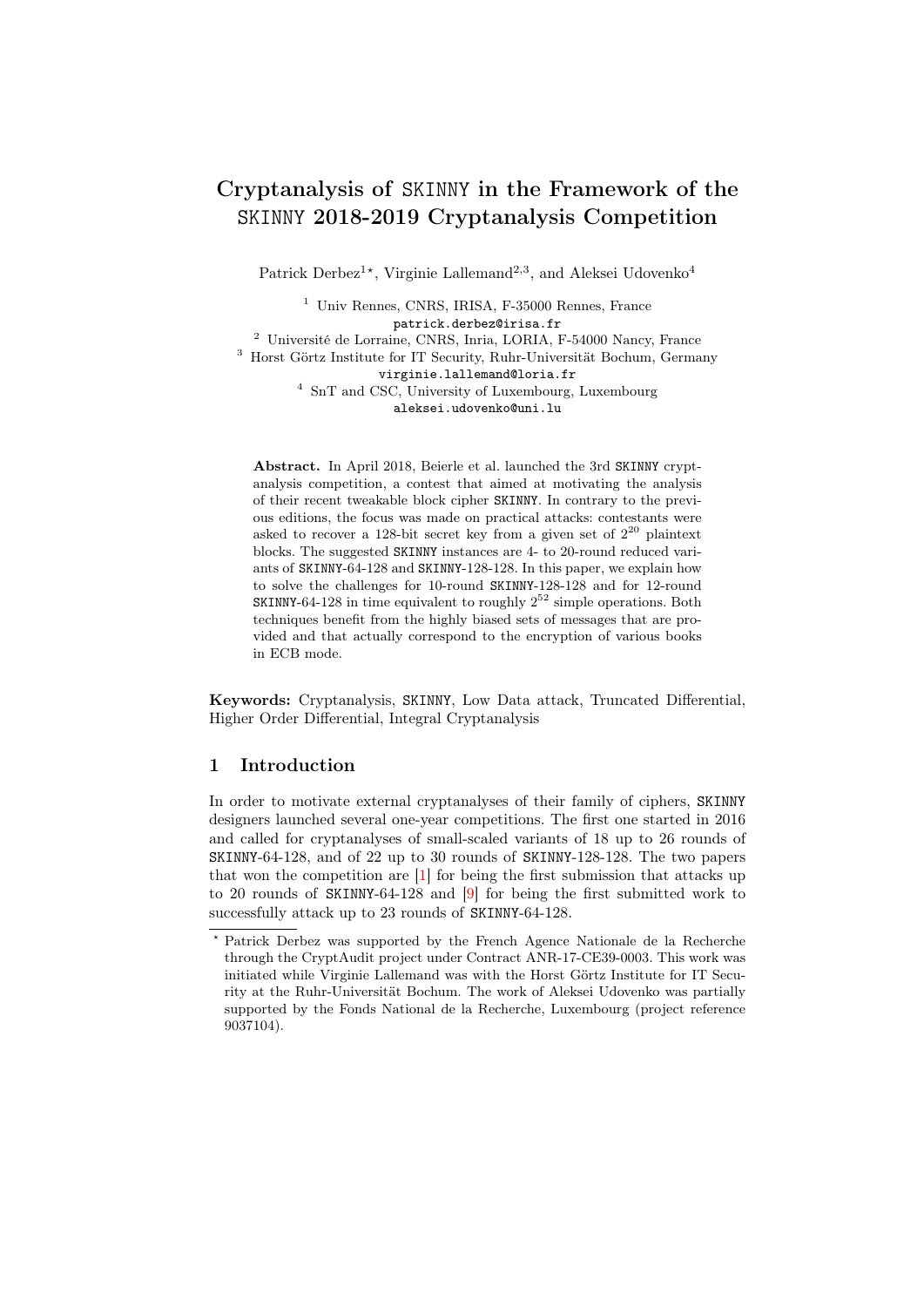The challenges launched in 2017 were similar, except that the number of rounds one has to break were higher. Nobody won these contests.

The last competition started on the 1<sup>st</sup> of April 2018 and ended on February 28, 2019. This time, the goal was to mount a practical key recovery attack of small-scaled versions of SKINNY for which sets of only 2 <sup>20</sup> pairs (plaintext, ciphertext) were provided. The designers offered rewards for the teams that would break the maximum number of rounds for SKINNY-64-128 or SKINNY-128-  $128^{\frac{5}{6}}$  $128^{\frac{5}{6}}$  $128^{\frac{5}{6}}$ .

Contributions. In this paper, we describe our practical attacks on 12-round SKINNY-64-128 and on 10-round SKINNY-128-128 in the setting of the third SKINNY Cryptanalysis Competition. At the time of writing and as far as we know, these attacks are the ones that cover the largest number of rounds.

Table 1. Complexities of our attacks: the data complexity corresponds to the number of messages that are actually exploited in the attack, while time complexity is expressed in number of basic operations.

| Version            | Rounds | Technique                 |    |          | Data Time Memory   |
|--------------------|--------|---------------------------|----|----------|--------------------|
| SKINNY-64-128      | 12     | Truncated diff.           | 64 |          | $2^{51.95}$ 256 GB |
| $ SKINNY-128-128 $ | 10     | 2nd-order truncated diff. | 24 | $2^{52}$ | $0.5$ GB           |

Paper Organization. After briefly recalling the description of the SKINNY block cipher (Section [2\)](#page-2-0), we study the structure of the provided set of  $2^{20}$  messages in Section [3](#page-4-0) and show that the observed bias comes from the fact that the plaintexts are sentences of various famous books encrypted in ECB mode. We then describe in Section [4](#page-5-0) how we can benefit from this to find distinguishers that would not have been possible if the input messages were uniformly distributed. More into details, Section [5](#page-9-0) reports a truncated differential attack that works with time close to 2 <sup>52</sup> operations. In this attack, a careful study of the tweakey schedule showed that a 4-bit guess can be saved, while the key recovery algorithm is optimised so that the required memory stays practical. In Section [6,](#page-16-0) we use second-order truncated differentials to break 10-round SKINNY-128-128 with  $2^{52}$ basic operations.

The source codes of our attacks are available at

# <http://skinnysac19.gforge.inria.fr/>

<span id="page-1-0"></span><sup>5</sup> All the information on the competitions and on the cipher in general can be found on [https://sites.google.com/site/skinnycipher/home.](https://sites.google.com/site/skinnycipher/home)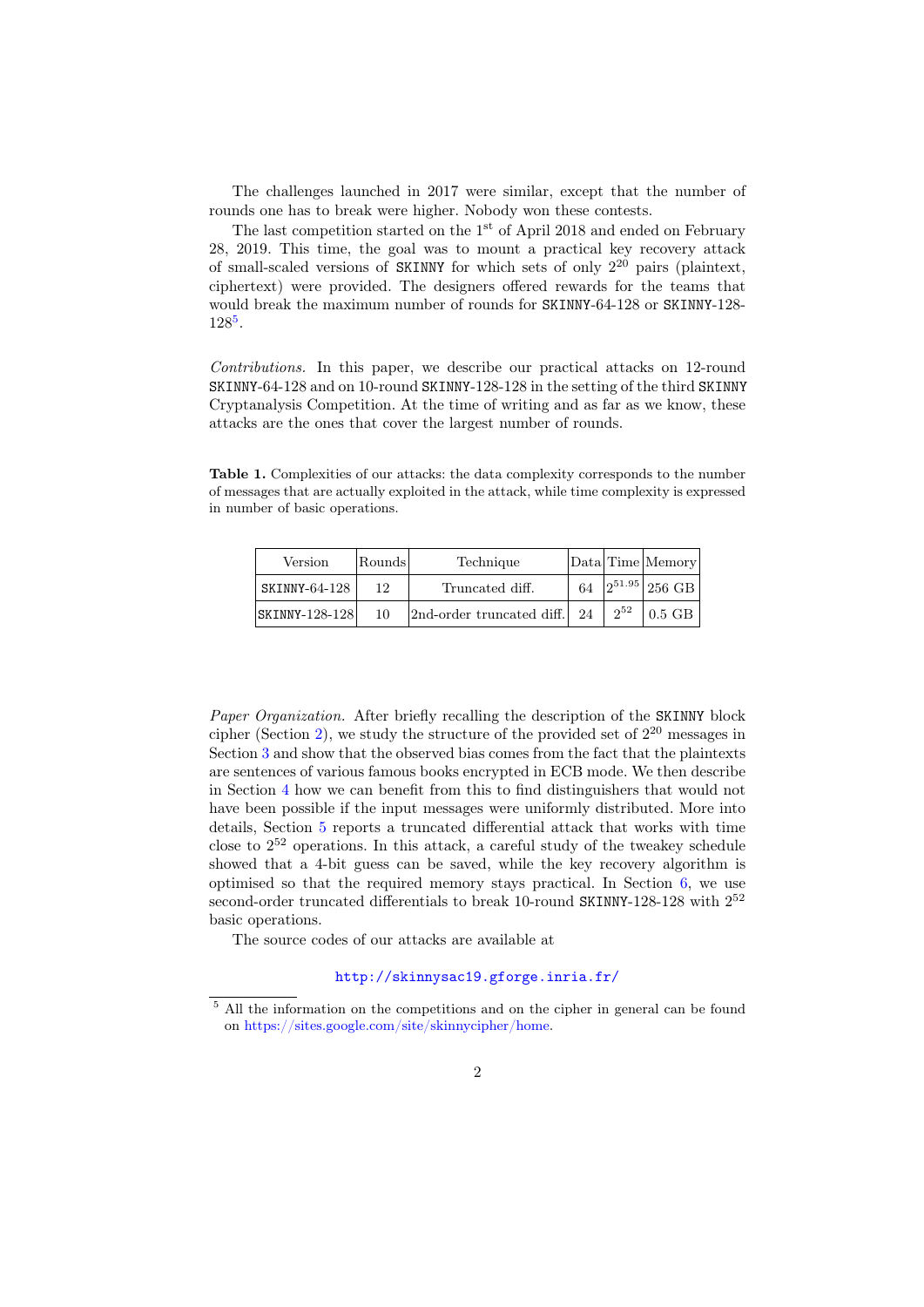## <span id="page-2-0"></span>2 A brief description of SKINNY

SKINNY is a family of lightweight tweakable block ciphers that was designed by Beierle et al. and published at Crypto 2016 [\[3\]](#page-20-2). The objective pursued (and achieved) by the designers was to propose a family of ciphers that would have similar performances to those of the NSA cipher Simon [\[2\]](#page-20-3) but with strong security arguments on top.

The SKINNY ciphers follow the TWEAKEY framework from [\[6\]](#page-20-4) so each instance takes as input a plaintext  $P$  and a tweakey  $TK$  to produce a ciphertext  $C$ . The different variants in the family are noted  $SKINNY-n-t$ , where n represents the block size (64 or 128 bits) and where t is the tweakey size  $(n, 2n \text{ or } 3n)$ .

As for the AES and many other SPN, the internal state is organised in a matrix of  $4 \times 4$  elements. Depending on the block size, each cell is either a nibble (4 bits, when  $n = 64$ ) or a byte (8 bits, when  $n = 128$ ). Similarly, the tweakey is arranged in  $z = t/n$  such  $4 \times 4$  matrices, noted TK1 up to TKz. Both the messages and the tweakey states are loaded row-wise, and we number the nibbles in this way (see Figure [8\)](#page-14-0).

In the following we only provide a high-level description of SKINNY and refer to the original specification [\[3\]](#page-20-2) for further details.

Round function. SKINNY round function is illustrated in Figure [1.](#page-2-1) It can be noted that contrary to most ciphers, the (tweak)key is added after the non-linear operation (SubCells), and not before.



<span id="page-2-1"></span>Fig. 1. SKINNY round function (figure credits: [\[5\]](#page-20-5)).

Also, no whitening keys are used and the last MixColumns is not omitted, which means that all the rounds iterate exactly the same sequence of operations, that are:

- SubCells (SC): Each of the 16 cells of the internal state is modified by the  $4 \times 4$  $4 \times 4$  Sbox  $S_4$  described in Table 4 if each cell is a nibble, or by the  $8 \times 8$ Sbox  $S_8$  described in Table [5](#page-21-1) if each cell is a byte.
- AddConstants (AC): Constants generated by an LFSR are added in the first 3 cells of the first column.
- AddRoundTweakey (ART): The tweakey material is XORed to the first two lines of the state.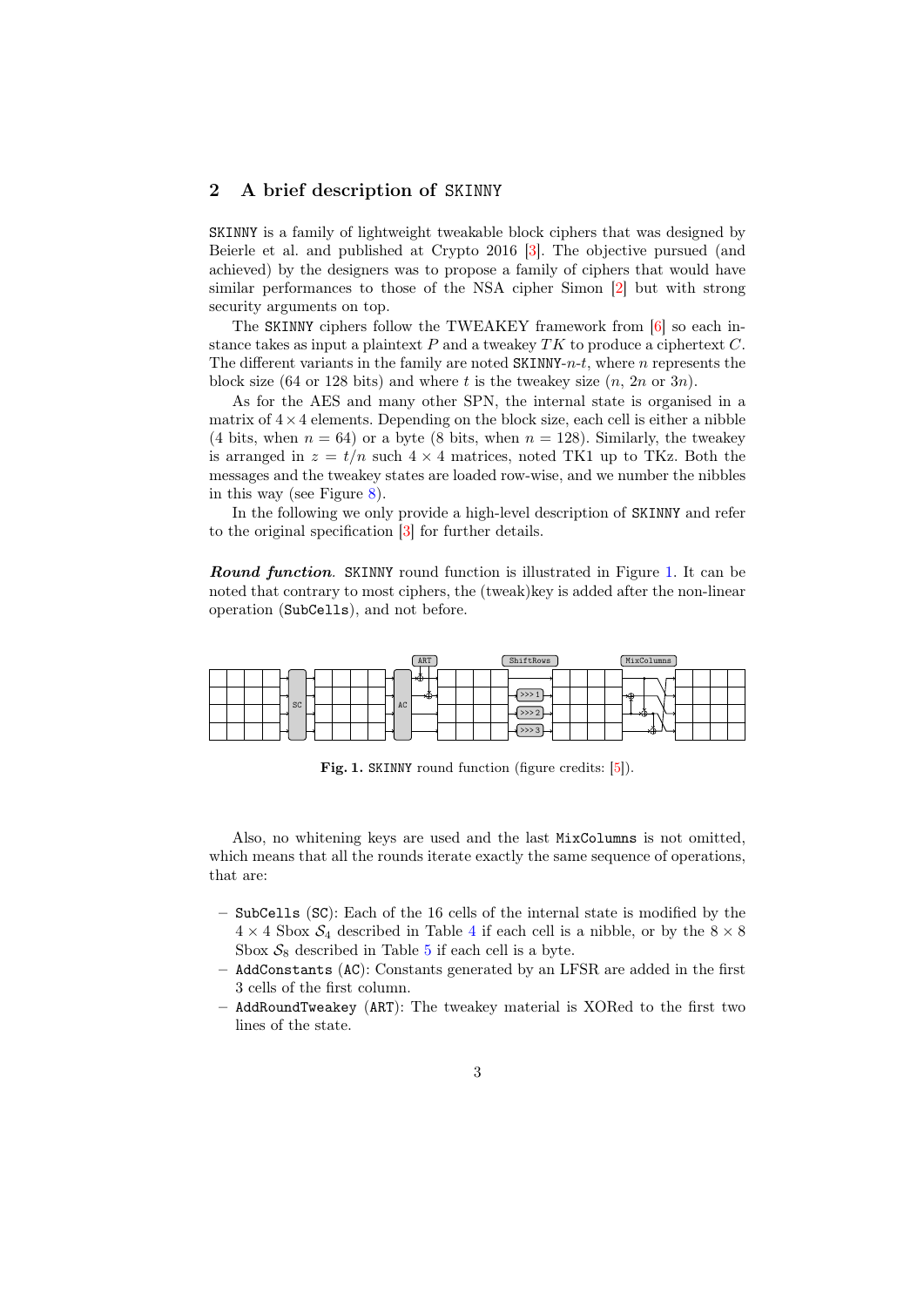- ShiftRows (SR): The second, third and fourth rows of the internal state are respectively right-rotated by 1 cell, 2 cells, and 3 cells.
- MixColumns (MC): Each input column of the internal state is multiplied by the following binary matrix M:

$$
M = \begin{pmatrix} 1 & 0 & 1 & 1 \\ 1 & 0 & 0 & 0 \\ 0 & 1 & 1 & 0 \\ 1 & 0 & 1 & 0 \end{pmatrix}
$$

The number of times the round function is repeated for each version of SKINNY is detailed in Table [2.](#page-3-0)

<span id="page-3-0"></span>Table 2. Number of iterated rounds for each version of the cipher, depending on the tweakey size  $(t = z \times n)$  and on the block size *n*.

|            |       | Tweakey size |                  |
|------------|-------|--------------|------------------|
| block size | $z =$ | $z=z$        | $\bar{\ }$ $=$ . |
| $n=64$     | ے ر   | ುಂ           |                  |
| $n = 128$  |       |              |                  |

Tweakey Schedule. SKINNY follows the Tweakey framework defined in [\[6\]](#page-20-4) that allows an user to add an additional parameter, the so-called tweak. In the setting of the third cryptanalysis competition, the 128 bits of tweakey of SKINNY-64-128 or SKINNY-128-128 are unknown, and consequently the 128 bits are considered as key only.

|                                          |  | LFSR |  |  |
|------------------------------------------|--|------|--|--|
| $P_T$                                    |  | LFSR |  |  |
|                                          |  |      |  |  |
|                                          |  |      |  |  |
| ₩<br>÷<br>Extracted<br>8s-bit subtweakey |  |      |  |  |

<span id="page-3-1"></span>Fig. 2. Tweakey schedule of SKINNY (figure credits: [\[5\]](#page-20-5))

The tweakey schedule is represented in Figure [2.](#page-3-1) For SKINNY-128-128 there is only one tweakey block (TK1) organised in a square matrix of bytes. At each round, the first two lines of the matrix are extracted and used as round tweakey in the step ART of the round function. Then, the bytes are permuted by the permutation  $P_T$ , given by:

 $P_T = [9, 15, 8, 13, 10, 14, 12, 11, 0, 1, 2, 3, 4, 5, 6, 7].$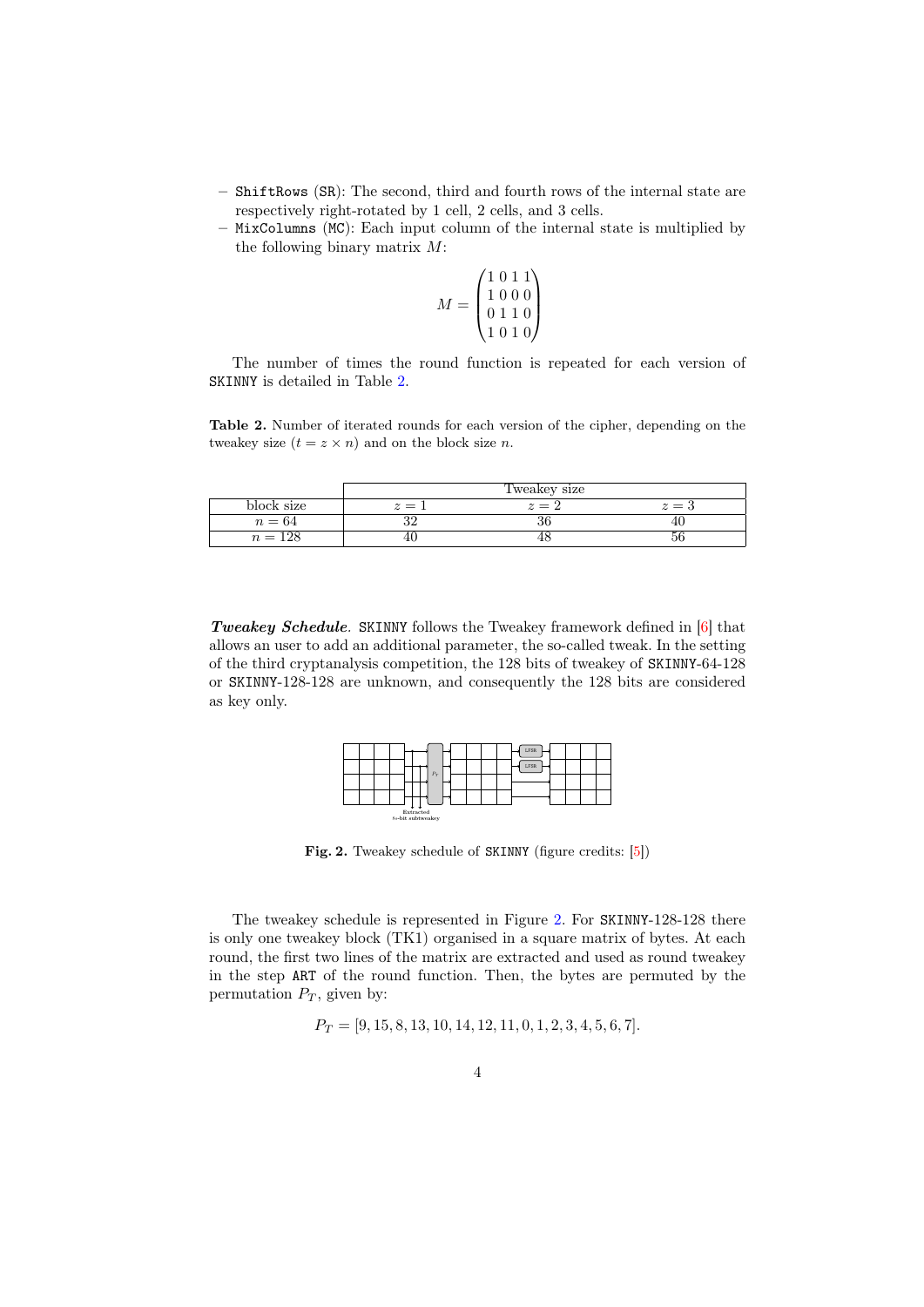This process is repeated for the following rounds.

In the case of SKINNY-64-128 we have  $z = 2$ , which means that we have two tweakey states  $(TK_1$  and  $TK_2)$  organised as  $4 \times 4$  matrices of nibbles. A round tweakey is made by extracting the first two rows of each tweakey state and XORing them together. To produce the next tweakey,  $TK_1$  and  $TK_2$  are first updated by applying the permutation  $P_T$  that reorder their 16 nibbles. The 8 nibbles of the first two rows of  $TK_2$  are then further modified by the following linear operation:

$$
L: (x_3||x_2||x_1||x_0) \mapsto (x_2||x_1||x_0||x_3 \oplus x_2)
$$

where  $x_0$  is the LSB of the cell.

# <span id="page-4-0"></span>3 Remark on the Provided Messages

While looking for messages with specific patterns, we realized that the plaintexts provided for the challenges were not uniformly distributed.

To illustrate this, we provide in Figure [3](#page-4-1) the distribution of the value of nibble 0 (top left corner in the Skinny internal state) and of nibble 15 (bottom right) in the set provided for the 12-round attack on SKINNY-64-128.



<span id="page-4-1"></span>Fig. 3. Distribution of the value of nibble 0 (left) and of nibble 15 (right) of the  $2^{20}$ plaintexts provided for the 12-round attack on SKINNY-64-128.

In fact, the bias observed in Figure [3](#page-4-1) is present on the other nibble positions too, and we made the following observations:

- All the nibbles positioned at even indices (when considering the numbering of Figure [8\)](#page-14-0) have a distribution similar to the one of the left bar chart of Figure [3:](#page-4-1) the most frequent value is 0x6 (occurring roughly half of the time), followed by 0x7 and 0x2. The other values are very rare.
- The nibbles at odd positions don't have such a strong bias. Still, some values are more frequent than the others, like 0x0 that appears in one case out of 5.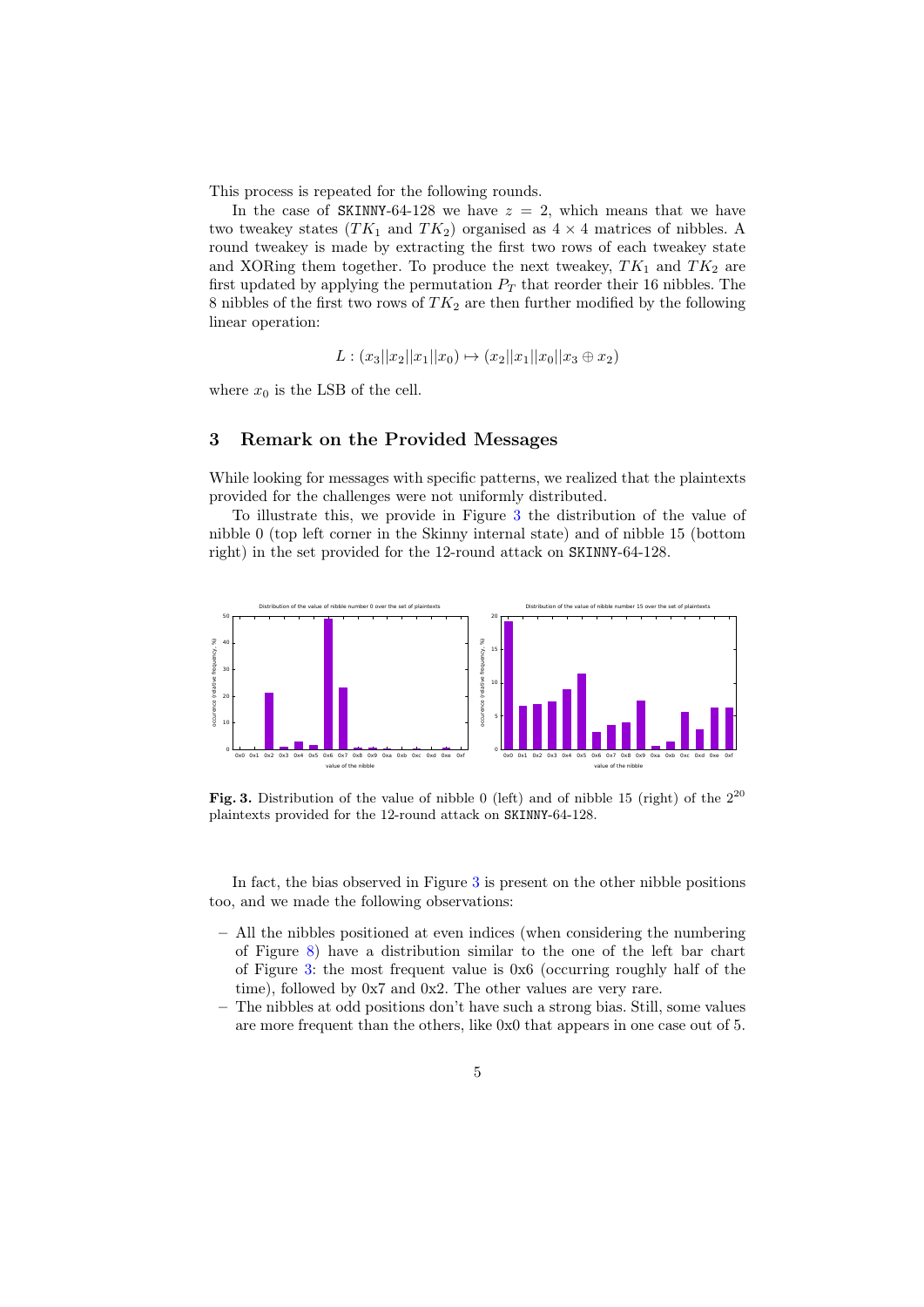It is rather direct to make the link between this distribution and the one of a text in UTF-8 code: indeed, the first hint comes from the fact that the UTF-8 code of the lower-case letters goes from 0x61 to 0x7a, which explains the overwhelming occurrence of the nibble 0x6 (followed by the nibble 0x7) in the distribution of nibbles at even positions. Also, a character that is ought to appear frequently is the space, encoded by 0x20. This one explains the third dominant higher nibble value  $(0x2)$  and the high number of occurrences of  $0x0$ in the lower nibbles.

This guess was confirmed once we printed the plaintexts. For instance, looking at the messages given for the challenge on 4 rounds SKINNY-64-128, we read:

Project Gutenberg's Alice's Adventures in Wonderland, by Lewis Carroll This eBook is for the use of anyone anywhere at no cost and with almost no restrictions whatsoever.

And few lines later, confirming that this is the book, one can read:

[...] when suddenly a White Rabbit with pink eyes ran close by her. There was nothing so VERY remarkable in that; nor did Alice think it so VERY much out of the way to hear the Rabbit say to itself, 'Oh dear! Oh dear! I shall be late!'

Other data sets correspond to other books (for instance Metamorphosis, by Franz Kafka or The Prince, by Nicolo Machiavelli).

This high bias in the messages implies that we have some collisions on the plaintext values. In the file provided for 12 rounds of SKINNY-64-128 we counted 925615 different pairs  $(2^{19.82},$  so  $2^{16.90}$  collisions) out of the  $2^{20}$  provided. The plaintext that appears the most corresponds to  $\left[\cdot\right]$  (dot (0x2e), closed quote  $(0xe2809d)$ , space  $(0x20)$ , open quote  $(0xe2809c)$ ) with 289 occurrences.

In the following, we detail how these biases work to our advantage by inducing a set of messages with low entropy, helping us pushing further our attacks.

# <span id="page-5-0"></span>4 Mining Truncated Differentials in the Provided Datasets

Any human-readable text has a low entropy and so does the book whose encryption was provided in the SKINNY 2018-2019 cryptanalysis competition. This fact can be exploited by a cryptanalyst, who can devise attacks that would be ineffective in the classic known-plaintext scenario with uniformly distributed plaintexts. In this section, we show that many pairs or even quadruples of plaintext blocks can be found in the provided datasets for which particular (differential) zero-sum properties hold with probability 1 after 6 rounds of SKINNY-64-128 and 7 rounds of SKINNY-128-128.

We restrict our search to truncated differentials holding with probability 1. Such distinguishers require only a few message pairs fitting them to provide a strong filtering procedure for the key recovery. In addition to this, we also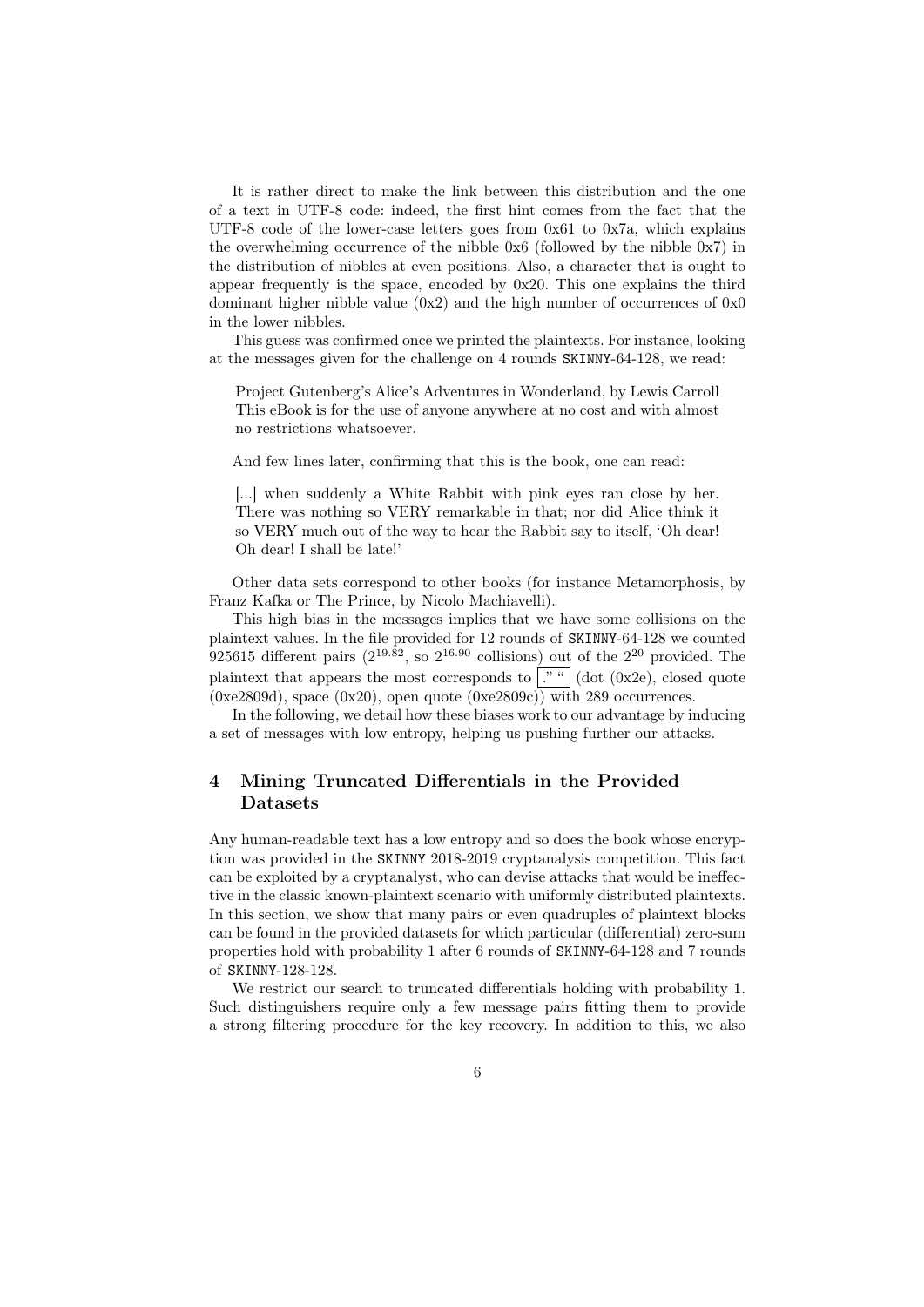consider second-order differentials [\[8,](#page-20-6)[7\]](#page-20-7): instead of studying the propagation of differences between 2 messages as it is done with (first-order) differentials, we look at the differences between a set of  $2<sup>2</sup>$  messages. Note that finding such sets of four distinct plaintext blocks that sum to zero has higher chances to happen when these blocks differ only in a few cells. In our case, the low entropy of the text facilitates such events.

### 4.1 Search Strategy

Our general search strategy is as follows. Instead of enumerating all possible truncated differentials in the structure, we search precisely for those differentials that fit the given set of plaintexts for any possible key. In order to find them, we encrypt the plaintexts under several randomly chosen keys and search for differential properties in the obtained ciphertexts. This empirical approach allows tailoring the search to the given dataset.

Let  $P$  denote the set of provided plaintexts. We fix a SKINNY instance, a number of rounds r in the target distinguisher, and a maximum number  $m(1 \leq$  $m \leq 15$ ) of active cells after the first round.

First, we compute all subsets of plaintexts such that all plaintexts inside any such subset take the same value in at least  $16 - m$  cells, i.e. at most m cells are active. In this step we exploit the fact that the first tweakey addition is done after the non-linear operation and thus differences after the first round do not depend on the key. In order to compute these subsets, we enumerate all possible patterns of active cells and for each pattern we simply group the plaintexts by the values of inactive cells.

We further process each such subset  $S \subseteq P$  as follows. We choose t random keys  $k_0, \ldots, k_{t-1}$  and encrypt each plaintext  $p \in S$  using r-round SKINNY with those keys. For each cell i of the output state, we record the vector  $v_{p,i}$  of values computed in that cell:

$$
v_{p,i} = (E_{k_0}(p))_i, (E_{k_1}(p))_i, \ldots, (E_{k_{t-1}}(p))_i,
$$

where  $E_k$  denotes r-round SKINNY encryption with the key k. Such vectors are 4t bits long in the case of SKINNY-64 and 8t bits long in the case of SKINNY-128.

Assume that we find a 2-vector collision, i.e.  $v_{p,i} = v_{p',i'}$  for some  $(p, i) \neq$  $(p', i')$ . It is easy to see that  $i \neq i'$  is unlikely because of the use of random keys. Therefore, we obtain  $p \neq p'$  and  $i = i'$  and we conclude that the chosen SKINNY instance with overwhelming probability has zero difference in cell  $i$  after  $r$  rounds of encryption of plaintexts  $p$  and  $p'$ . By increasing  $t$ , the probability of error can be made negligible. Furthermore, any such concrete truncated differential is usually easy to verify.

If no 2-vector zero-sum occurred, we aim to find 4-vector zero-sums, which would possibly lead to distinguishers on more rounds. This can be done in time  $O(|S|^2 t)$  for each subset  $S \subseteq P$  by computing all pairwise vector differences and finding a collision. More precisely, for each pair of elements  $v_{p,i}, v_{p',i'} \in S$  we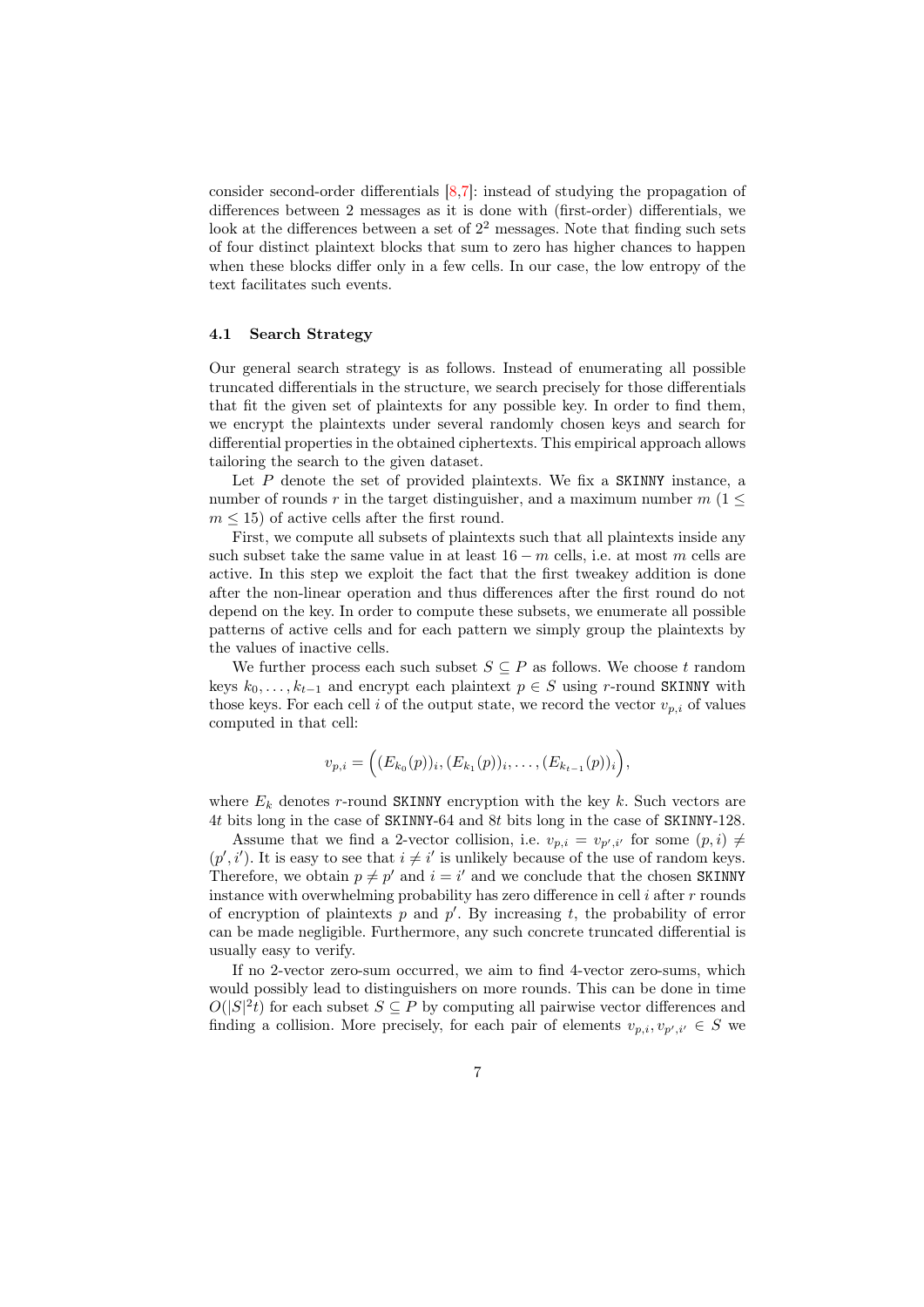add their difference  $v_{p,i} \oplus v_{p',i'}$  to a hash table. A collision of such differences means that we have found four vectors  $v_{p,i}, v_{p',i'}, v_{p'',i''}, v_{p''',i'''}$  such that

$$
v_{p,i}\oplus v_{p',i'}\oplus v_{p'',i''}\oplus v_{p''',i'''}=0.
$$

The converse is also true, i.e., any 4-vector zero-sum implies a difference collision that this approach would find.

In practice, there are two cases that may happen:

- 1. the four vectors are  $v_{p,i}, v_{p',i}, v_{p,i'}, v_{p',i'}$  with  $p \neq p', i \neq i'$  (i.e.  $p = p'', p' =$  $p''', i = i''', i' = i'$ ;
- 2. the four vectors are  $v_{p,i}, v_{p',i}, v_{p'',i}, v_{p''',i}$  with  $p, p', p''$ , pairwise distinct (i.e.  $i = i' = i'' = i'''$ ).

The first case corresponds to a truncated differential with input difference  $\Delta p = p \oplus p'$  and the property that  $\Delta c_i = \Delta c_{i'}$ , where  $\Delta c = c \oplus c'$ , c and c' are ciphertexts corresponding to  $r$ -round SKINNY encryptions of plaintexts  $p$  and  $p'$ . Such event may occur when the input difference of MixColumns has inactive cells. For example,

$$
\mathtt{MixColumn}(\delta, 0, 0, 0) = (0, \delta, 0, \delta)
$$

for any cell difference δ.

The second case corresponds to the zero-sum property

$$
c_i \oplus c_i' \oplus c_i'' \oplus c_i''' = 0,
$$

where  $c, c', c'', c'''$  are ciphertexts corresponding to r-round SKINNY encryptions of plaintexts  $p, p', p'', p'''$ . This event usually requires that the plaintexts form a second-order difference, i.e. they also sum to zero.

#### <span id="page-7-0"></span>4.2 Truncated Distinguishers of SKINNY Instances

We applied this search strategy for the challenge datasets of 12-round SKINNY-64-128 and 10-round SKINNY-128-128 with at most  $m = 3$  active bytes after the first round. The results are summarized in Table [3.](#page-8-0)

For 12-round SKINNY-64-128, we found distinguishers for up to 7 rounds and only of the first type. For example, there are 57 pairs of plaintexts in the dataset for which  $\Delta c_0 = \Delta c_{12}$  after 7 rounds. An example of such plaintext pair  $(p, p')$ is given by

$$
p = \boxed{\text{a pool}, \,},
$$

$$
p' = \boxed{\text{a pause}, \,}.
$$

We use this distinguisher to attack 12-round SKINNY-64-128 and recover the secret key. The process is described in Section [5.](#page-9-0)

For the 10-round SKINNY-128-128, we found distinguishers for up to 6 rounds among which both distinguisher types are present. For example, there are 9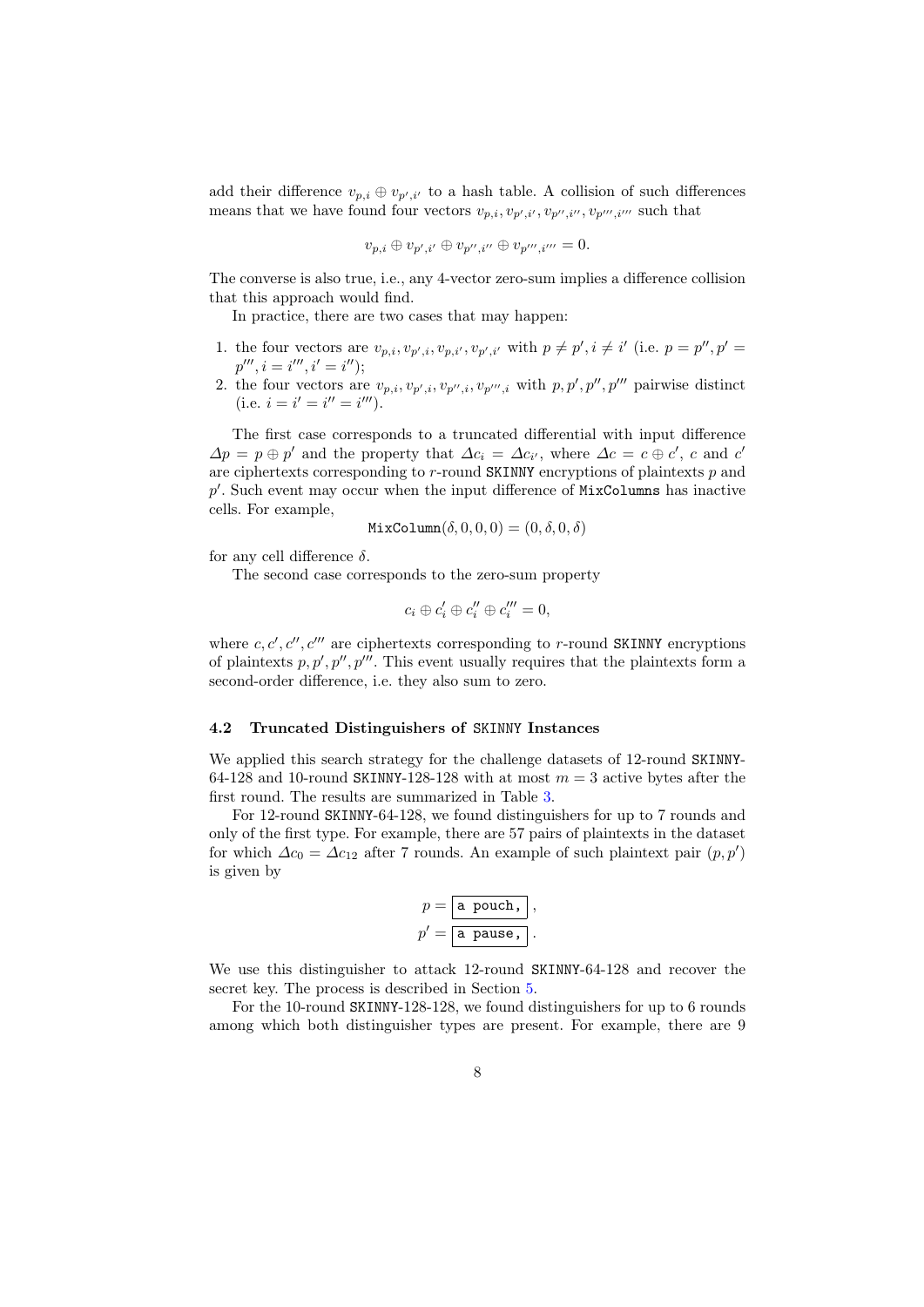| Version        | Rounds/<br>Dataset<br>Rounds | Property                            | in Structure            | $#Plaintexts$ # Structures<br>in Dataset |
|----------------|------------------------------|-------------------------------------|-------------------------|------------------------------------------|
|                |                              | $\Delta c_2 = \Delta c_{14}$        | $\overline{2}$          | 76                                       |
|                |                              | $\Delta c_5 = \Delta c_{13}$        | $\boldsymbol{2}$        | $76\,$                                   |
|                |                              | $\Delta c_0 = \Delta c_{12}$        | $\bf{2}$                | 57                                       |
| SKINNY-64-128  | 7/12                         | $\Delta c_7 = \Delta c_{15}$        | $\overline{2}$          | $57\,$                                   |
|                |                              | $\Delta c_3 = \Delta c_{15}$        | $\,2$                   | $50\,$                                   |
|                |                              | $\Delta c_6 = \Delta c_{14}$        | $\overline{2}$          | 50                                       |
|                |                              | $\Delta c_1 = \Delta c_{13}$        | $\boldsymbol{2}$        | 22                                       |
|                |                              | $\Delta c_4 = \Delta c_{12}$        | $\boldsymbol{2}$        | 22                                       |
|                |                              | $\Delta c_3 = \Delta c_{15}$        | $\boldsymbol{2}$        | 12180                                    |
|                |                              | $\Delta c_6 = \Delta c_{14}$        | $\,2$                   | 12093                                    |
|                |                              | $\Delta c_5 = \Delta c_{13}$        | 2                       | 2443                                     |
|                |                              | $\Delta c_2 = \Delta c_{14}$        | $\sqrt{2}$              | 2412                                     |
|                |                              | $\Delta c_4 = \Delta c_{12}$        | $\overline{2}$          | 600                                      |
|                |                              | $\Delta c_1 = \Delta c_{13}$        | $\overline{2}$          | 598                                      |
|                |                              | $\Delta c_7 = \Delta c_{15}$        | $\sqrt{2}$              | 430                                      |
| SKINNY-128-128 | 6/10                         | $\Delta c_0 = \Delta c_{12}$        | $\overline{2}$          | 413                                      |
|                |                              | $\Delta c_3 = \Delta c_7$           | $\,2$                   | 16                                       |
|                |                              | $\Delta c_1 = \Delta c_5$           | $\boldsymbol{2}$        | 11                                       |
|                |                              | $\Delta c_0 = \Delta c_4$           | $\,2$                   | $8\,$                                    |
|                |                              | $\Delta c_2 = \Delta c_6$           | $\sqrt{2}$              | $\,1$                                    |
|                |                              | $\bigoplus \mathbf{c_9}=\mathbf{0}$ | $\overline{\mathbf{4}}$ | 9                                        |
|                |                              | $\bigoplus c_{10}=0$                | $\overline{4}$          | $\overline{\mathbf{7}}$                  |
|                |                              | $\bigoplus c_8 = 0$                 | $\overline{4}$          | $\overline{5}$                           |
|                |                              | $\bigoplus c_{11}=0$                | $\overline{4}$          | $\mathbf{1}$                             |

<span id="page-8-0"></span>Table 3. Truncated distinguishers with maximum number of rounds found using our approach in the datasets of 12-round SKINNY-64-128 and 10-round SKINNY-128-128. Bold font shows distinguishers used in our attacks.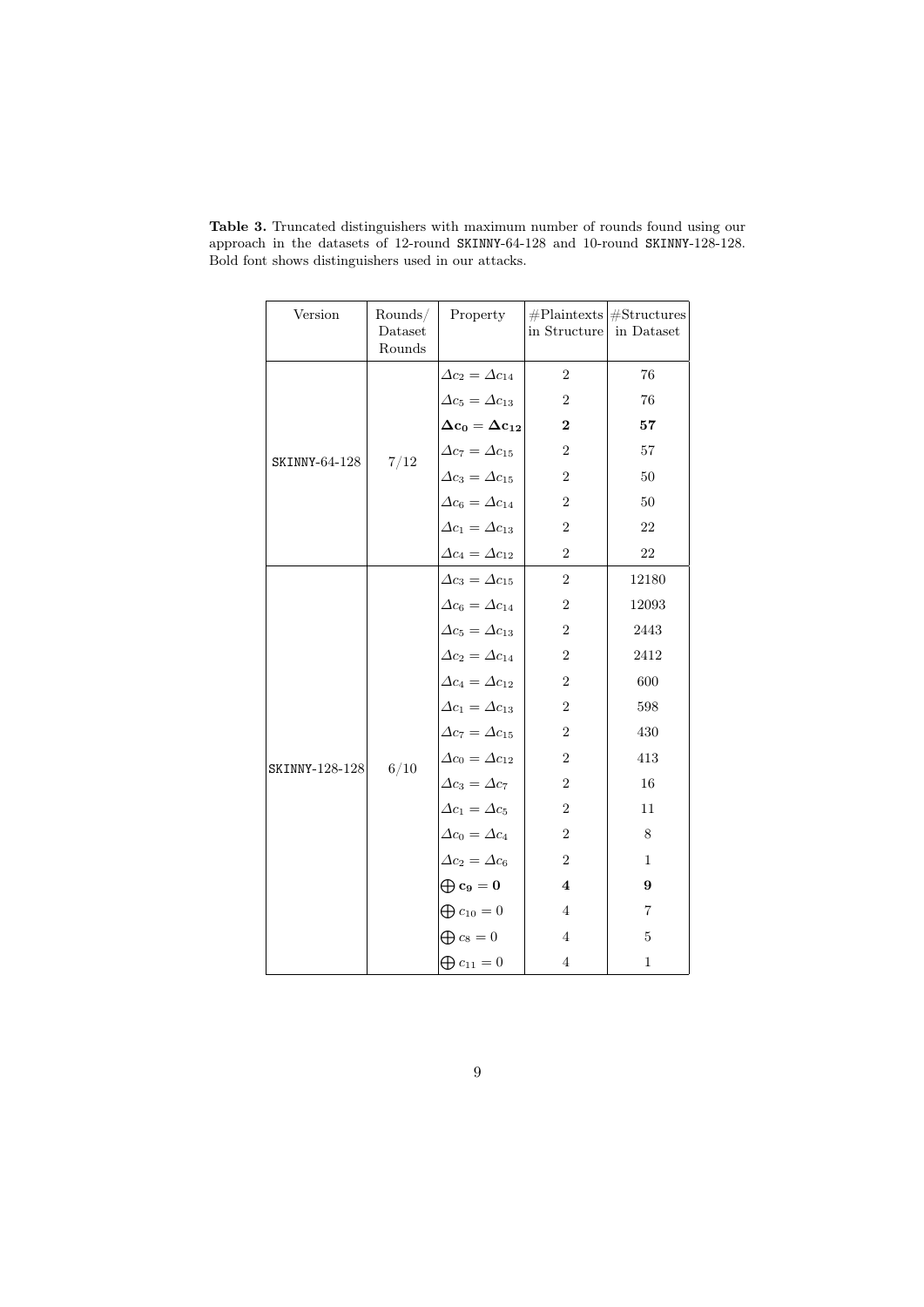quadruples of plaintexts for which after 6 rounds of SKINNY-128-128 the cell number 9 sums to zero. An example of such quadruple is given by

> $p = |$  for a moment an p for a moment at  $p'' =$ for a moment in  $p''' =$ for a moment it

We use this distinguisher to recover the secret key of this SKINNY instance in Section [6.](#page-16-0)

Figure [4](#page-9-1) depicts one representative of each of the properties given in Table [3.](#page-8-0) As can be seen in the table, each distinguisher has 3 other variants, corresponding to its column rotations.



<span id="page-9-1"></span>available for 6 rounds of Skinny-128-128

Fig. 4. Four properties found with our search strategy

# <span id="page-9-0"></span>5 Attacking 12-round SKINNY-64-128

### 5.1 Our Truncated Differential Trail

To attack 12 rounds, we use the truncated differential distinguisher described in Section [4.2](#page-7-0) which benefits from the not-so-uniform distribution of the provided messages. As depicted in Figure [5,](#page-10-0) we consider a truncated differential path that starts at round 2 with a difference of only one nibble, in  $X_1[12]$ . After 6 rounds, the first and last nibbles of the first column, denoted by " $U_1$ " and " $U_2$ " in the figure, are always equal.

As already explained in Section [4,](#page-5-0) the fact that the first tweakey addition is made after the non-linear layer makes the search for conforming pairs straightforward. For any pair, an attacker can compute the difference at the end of round 1 to check if only  $X_1[12]$  is active. If this condition is met, the rest of the characteristic (up to  $X_7$ ) is fulfilled with probability 1.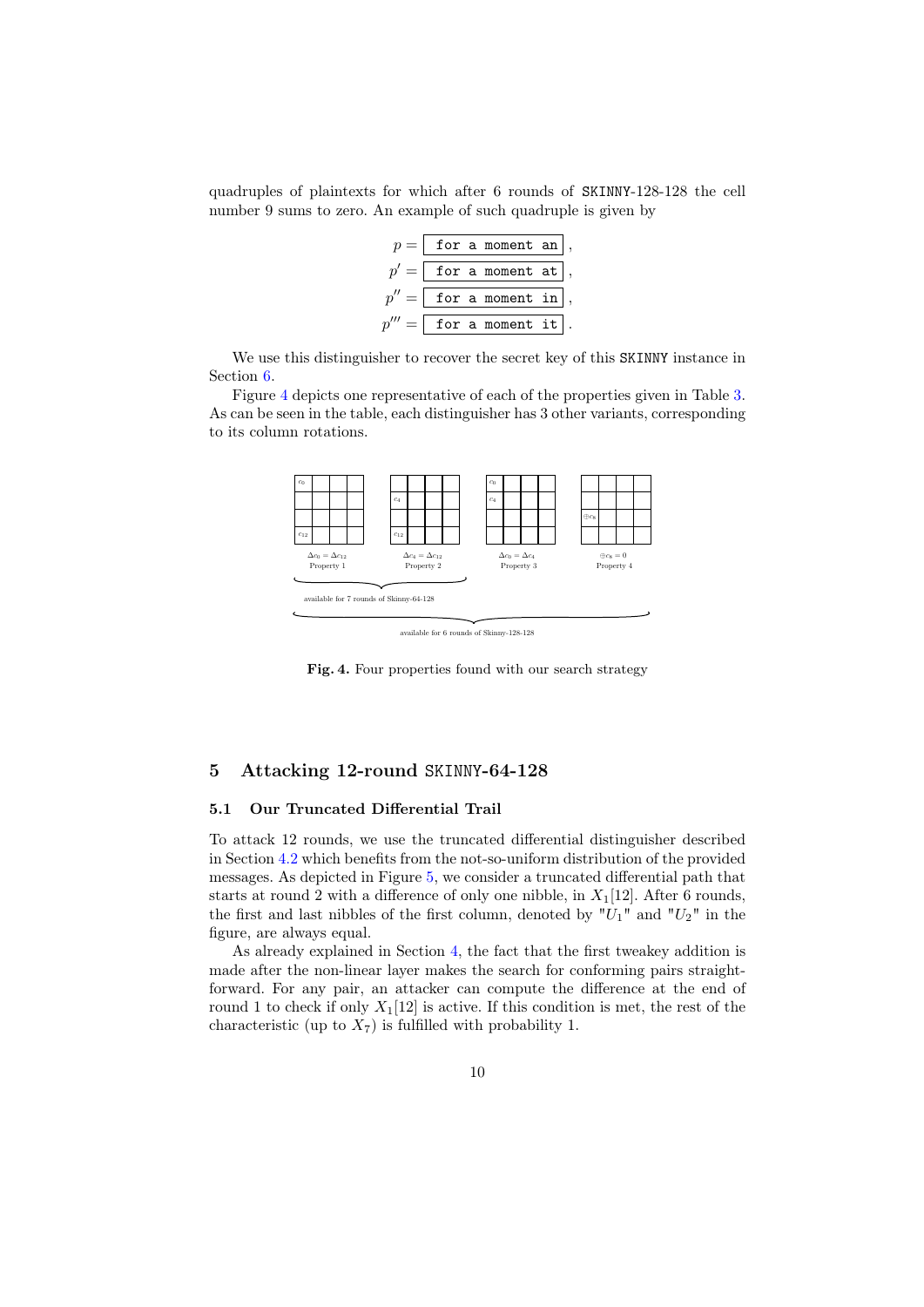

<span id="page-10-0"></span>Fig. 5. Truncated differential trail used in our attack of SKINNY-64-128. The white cells are inactive, the green ones are active for sure, while the yellow ones might be active. If one pair of messages only differs on  $X_1[12]$ , the difference in the two nibbles  $X_7[0]$ and  $X_7[12]$  (denoted  $U_1$  and  $U_2$ ) are equal with probability one.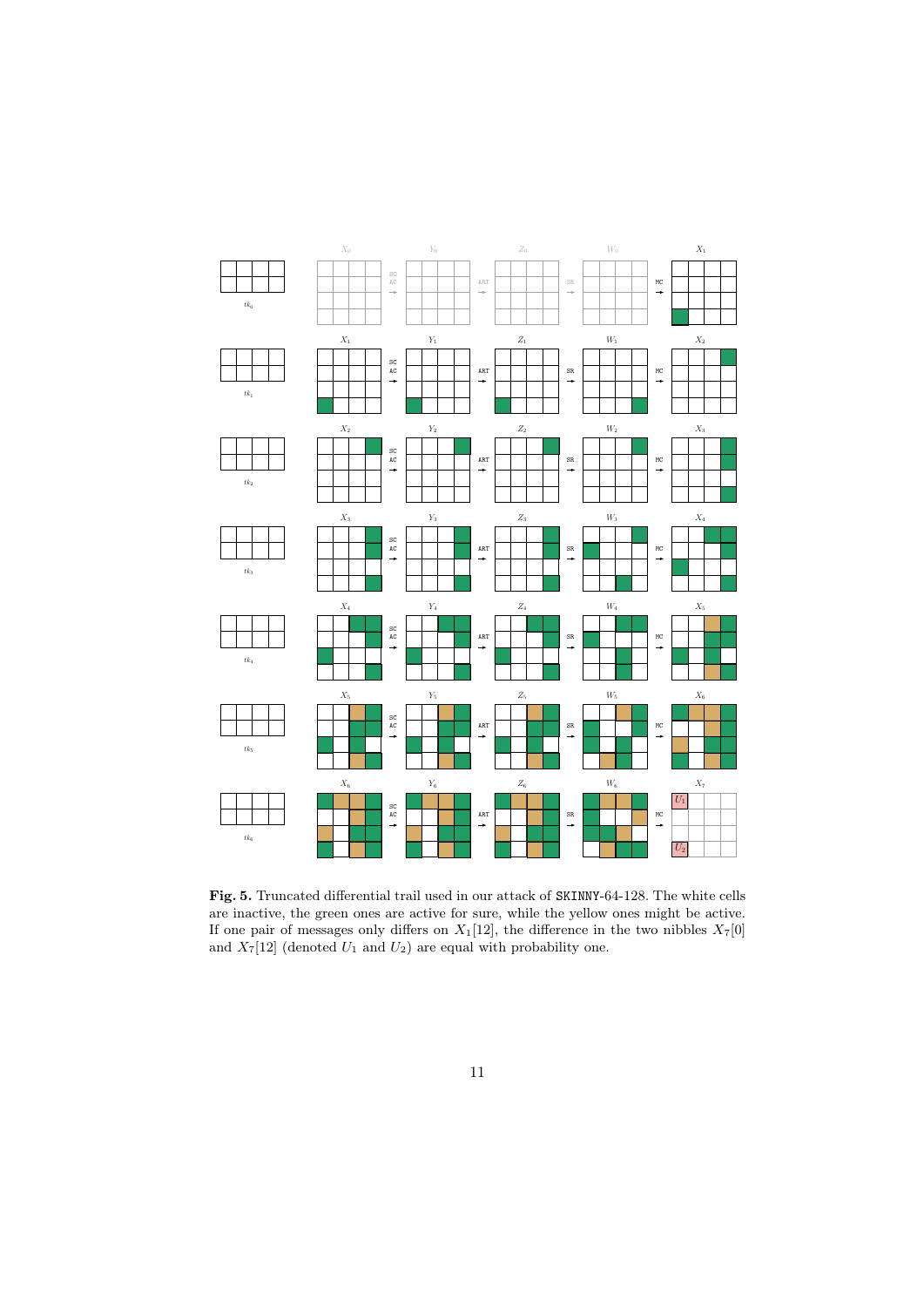Once the attacker has determined the conforming pairs, she can deduce information on the key by simply making guesses on the last round keys and checking if she obtains equality between the differences in the nibbles  $X_7[0]$  and  $X_7[12]$ .

# 5.2 From the Truncated Differential Path to the Attack: the Key Recovery Part

The first step of our attack consists in exploring the set of  $2^{20}$  messages to extract the pairs that comply with the start of the truncated differential path (that are pairs with a single active nibble at the beginning of round 1, at  $X_1[12]$ ). There are 57 such pairs<sup>[6](#page-11-0)</sup>, which contrasts with what one would have obtain for a uniformly distributed set (since the occurrence probability would have been  $2^{-60}$ ).

Once this is done, an attacker makes key guesses to compute the differences in  $X_7[0]$  and  $X_7[12]$  to check if they are equal. If they are not, the guessed key is for sure incorrect, while if the equality is verified for all the considered pairs the key guess might be the right one.

The key and state nibbles that need to be guessed are represented in Figure [7.](#page-13-0)

Out of the 19 tweakey nibbles that need to be guessed, 1 can be saved thanks to the tweakey schedule relations:

Saving a nibble by taking into account the tweakey schedule. The definition of the tweakey schedule of SKINNY implies that the round tweakeys of all the even rounds (similarly of all the odd rounds) are related together by linear relations. In the case of SKINNY-64-128, this might lead to a reduction in the number of key guesses if we consider more than 4 consecutive rounds in the key recovery.

To see how we can benefit from this in our attack, let us denote by  $x_i$  (0  $\leq$  $i \leq 15$ ) the nibbles of the first tweakey state  $(TK_1)$  of  $tk_7$  and by  $y_i$   $(0 \leq i \leq 15)$ the nibbles of its second tweakey state  $(TK_2)$  (see Figure [6\)](#page-12-0).

With these notations,  $tk_7[0]$ ,  $tk_9[2]$  and  $tk_{11}[4]$  can be written as follows:

$$
tk_7[0] = x_0 \oplus y_0
$$
  

$$
tk_9[2] = x_0 \oplus L(y_0)
$$
  

$$
tk_{11}[4] = x_0 \oplus L(L(y_0))
$$

where  $L$  denotes one application of the linear operation (that can be seen as a LFSR) defined in Section [2.](#page-2-0) If the attacker has already made a guess on the values of  $tk_9[2]$  and  $tk_{11}[4]$ , the previous relations imply that she can deduce the value of  $tk_7[0]$  by computing:

$$
tk_7[0] = L^{-1}(tk_9[2] \oplus tk_{11}[4]) \oplus tk_9[2]
$$
\n(1)

<span id="page-11-0"></span> $^6$  As seen previously, another possibility would have been to use the 76 pairs available for the same trail shifted by 2 columns, that are starting with only one nibble active at position 14 after 1 rounds and resulting into nibbles in position 2 and 14 that are equal at the end of round 7 (see Table [3\)](#page-8-0).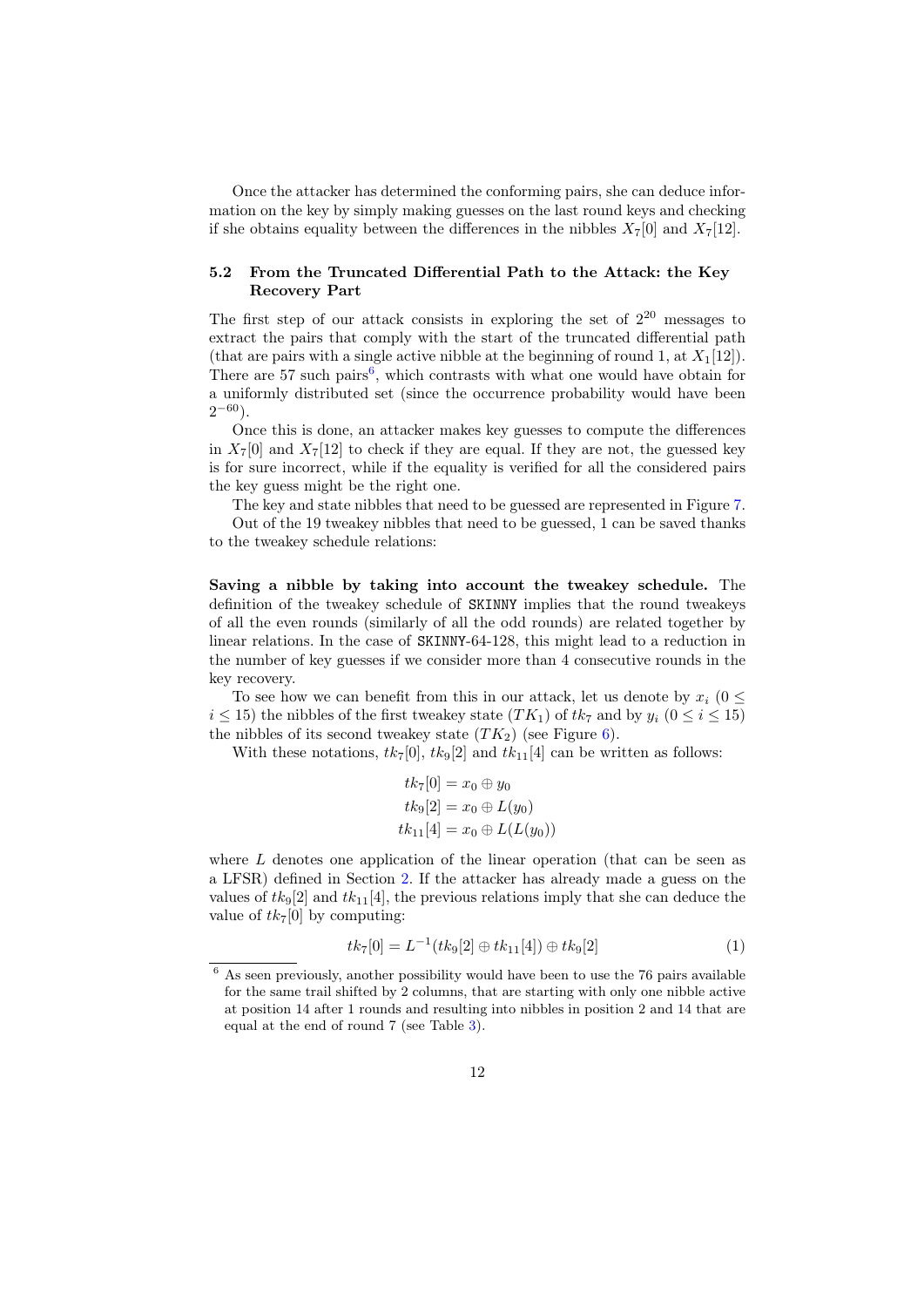

<span id="page-12-0"></span>Fig. 6. Close up of the tweakey schedule in the final rounds.

Which induces a save of a 4-bit guess in the key recovery process.

Algorithmic Description of the Key Recovery. In addition to Figure [7,](#page-13-0) we give in Algorithm [2](#page-22-0) in Appendix a step by step description of the naive way to implement the recovery of the round tweakeys involved in the computation of  $U_1$  and  $U_2$ . Quite naturally, the key recovery is organised so that the key nibbles that are required to compute both  $U_1$  and  $U_2$  are guessed first. Then, one part of the algorithm is dedicated to the guess of the remaining key nibbles required to obtain  $U_1$  and another one, independently, deals with  $U_2$ . Remember that the numbering of the state nibbles that is used is the one of Figure [8.](#page-14-0)

Note that we don't give the tedious details of how the nibbles are computed, as we consider that this is rather obvious from the cipher description. Indeed, as per usual in key recovery algorithms, the operations consist in decrypting partially from the ciphertext, nibble after nibble, for the positions that are required to get  $U_1$  and  $U_2$ . Just to give an example,  $X_{11}[7]$  is obtained by computing  $X_{11}[7] = S_4^{-1}(Z_{11}[7] \oplus tk_{11}[7]).$ 

In the naive version of Algorithm [2,](#page-22-0)  $T_1$  (respectively  $T_2$ ) contains  $2^{44}$  lines composed of the 32 computed values of  $U_1$  (resp.  $U_2$ ) concatenated to the tweakey guess of 11 nibbles. To reduce this huge memory requirement we exploit further the fact that  $U_1$  and  $U_2$  both depend on  $tk_{11}[7]$ ,  $tk_{10}[6]$ ,  $tk_{11}[3]$  and  $tk_9[2]$ .

The idea consists in going over all the possible values of the 4 common nibbles, and to repeat the building of the two tables once the values of these 4 are fixed (so without storing them in the tables). This optimisation (and others) are presented in Algorithm [1.](#page-15-0)

In this way, the two tables  $V_1$  and  $V_2$  contain  $2^{28}$  rows. Each row is made of  $4 \times 2^4 = 64$  bits (corresponding to the computed nibble of difference  $U_1$  or  $U_2$  for all the  $2^4$  input pairs). In this first step, we don't keep track of the value of the other tweakey nibbles in order to reduce memory as far as possible. The goal is only to get a reduced set of possibilities for the 4 nibbles  $tk_{11}[7]$ ,  $tk_{10}[6]$ ,  $tk_{11}[3]$  and  $tk_9[2]$ . Once this is done, a second iteration gives the desired result.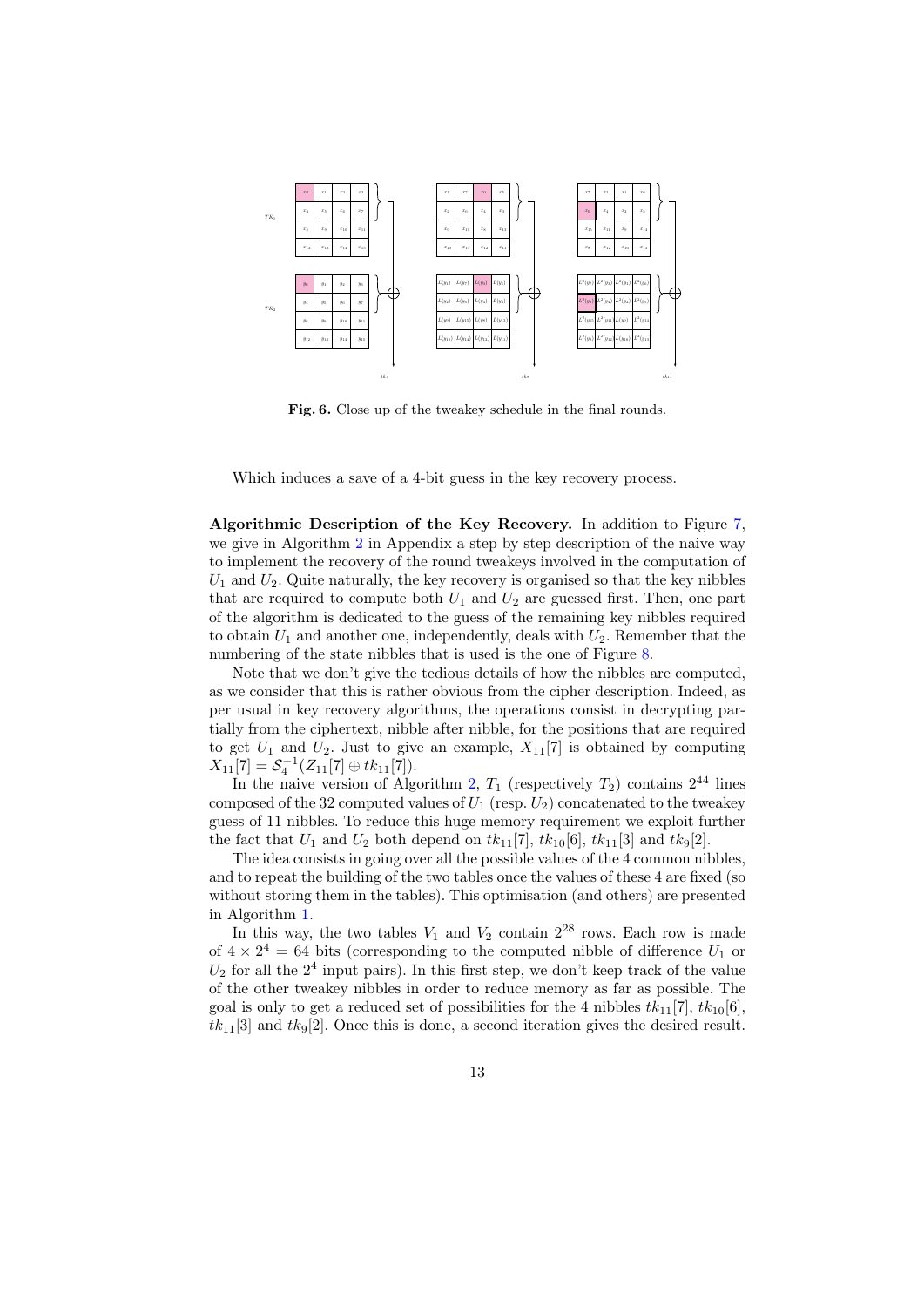

<span id="page-13-0"></span>Fig. 7. Nibble dependencies in the key recovery process. We want to recover the difference  $U_1$  and  $U_2$ . To compute  $U_1$  from a pair of ciphertexts we need the value of the blue nibbles of the internal state and of the blue nibble of the round tweakeys. Similarly, the pink nibbles are required to recover the difference  $U_2$ . The numbers correspond to the order in which is done the key guessing: we start by the nibbles that are needed for both  $U_1$  and  $U_2$ . The round tweakey nibble denoted by F comes for free if  $tk_{11}[4]$ and  $tk_9[2]$  are known, which is why we mark  $tk_9[2]$  as required for both  $U_1$  and  $U_2$ .

The second iteration takes as parameter the value of the previous match so that the filtering is quicker. Matching on these at the second iterations means we are considering the same value for the other nibbles of key guesses.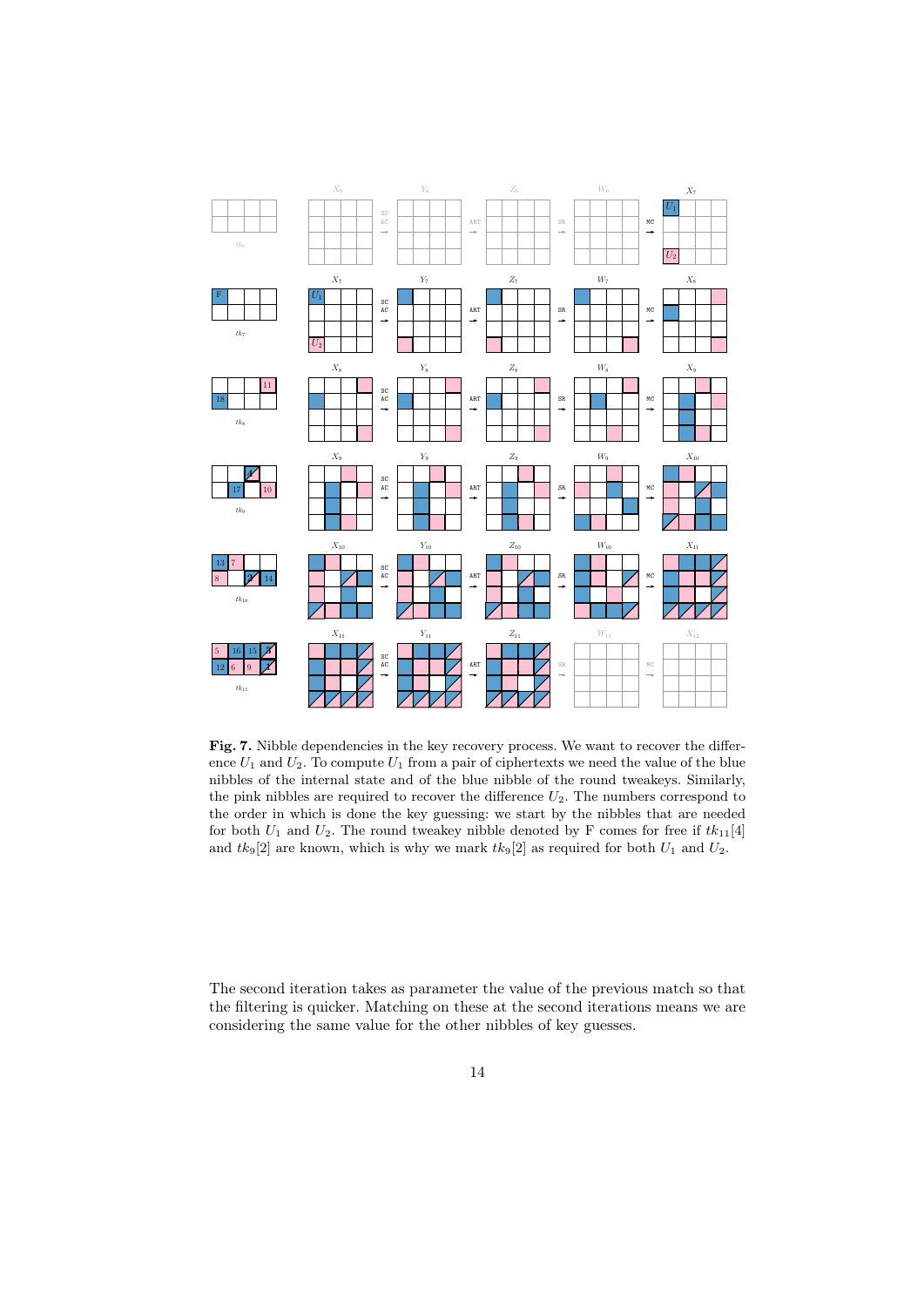| 0  |    |    |    |  |
|----|----|----|----|--|
| 4  | 5  | 6  |    |  |
| 8  | 9  | 10 | 11 |  |
| 12 | 13 | 14 | 15 |  |

<span id="page-14-0"></span>Fig. 8. Numbering of the nibbles in the internal state.

Similarly to the naive algorithm, building each table requires to guess  $2^{44}$ bits. Once  $V_1$  and  $V_2$  are filled, they are sorted<sup>[7](#page-14-1)</sup>. We then merge the two tables on the  $2^4$  4-bit values of  $U_1$  and  $U_2$ : the probability of a match is equal to  $2^{-64}$ , which implies that  $2^{16} \times 2^{28+28-64} = 2^{16} \times 2^{-8}$  values of the 4 tweakey nibbles  $tk_{11}[7], tk_{10}[6], tk_{11}[3]$  and  $tk_9[2]$  survive this filter.

To decide on which of these is correct, we repeat the previous process for the same  $2<sup>4</sup>$  pairs plus  $2<sup>4</sup>$  new ones for the  $2<sup>8</sup>$  surviving values (this time we keep track of all the guessed values in  $tk_{11}$ ). Only one value of  $tk_{11}$  passes the test.

In this optimised version, we focus on recovering  $tk_{11}$  only. To recover the other round tweakeys, the attacker peels off the last round by using  $tk_{11}$  and launches a similar and faster attack on 11-round SKINNY, and so on until the master key can be recovered.

Total Complexity. The complexity of the key recovery is dominated by the cost of recovering  $tk_{11}$ , that can be decomposed as follows:

$$
2^{16} \times \left(\underbrace{2 \times 32 \times 2^{28}}_{\text{filling } V_1 \text{ and } V_2} + \underbrace{2 \times 28 \times 2^{28}}_{\text{sorting } V_1 \text{ and } V_2} + \underbrace{2^{-8} \times 2 \times 64 \times 2^{28}}_{\text{filling for the 32 pairs}}\right)
$$

which is equal to  $2^{51.95}$  operations.

The memory complexity is dominated by the space required to store  $V_1$  and  $V_2$ . Since each table contains  $2^{28}$  rows of 64 bits, each core stores  $2^{28} \times 64 \times 2 = 2^{35}$ bits. The 64 cores store a total of  $2^{41}$  bits, which are 256 GB.

#### 5.3 Details on the Practical Execution of the Attack

The program was written in C++ and it was executed on 64 cores clocked at 2,10 Ghz on an Intel Xeon CPU E5-2695. The result of Algorithm [1](#page-15-0) was returned after less than 2 days (a total of 114 CPU days). As said previously 256 GB of memory were required.

Implementation choices. The time complexity of the attack being around 2 <sup>52</sup> simple operations we needed to optimize the implementation. We made two main choices:

<span id="page-14-1"></span><sup>&</sup>lt;sup>7</sup> Sorting a table of *n* elements requires roughly  $n \log n$  operation so we consider that the complexity of this step is equal to  $28 \times 2^{28}$ .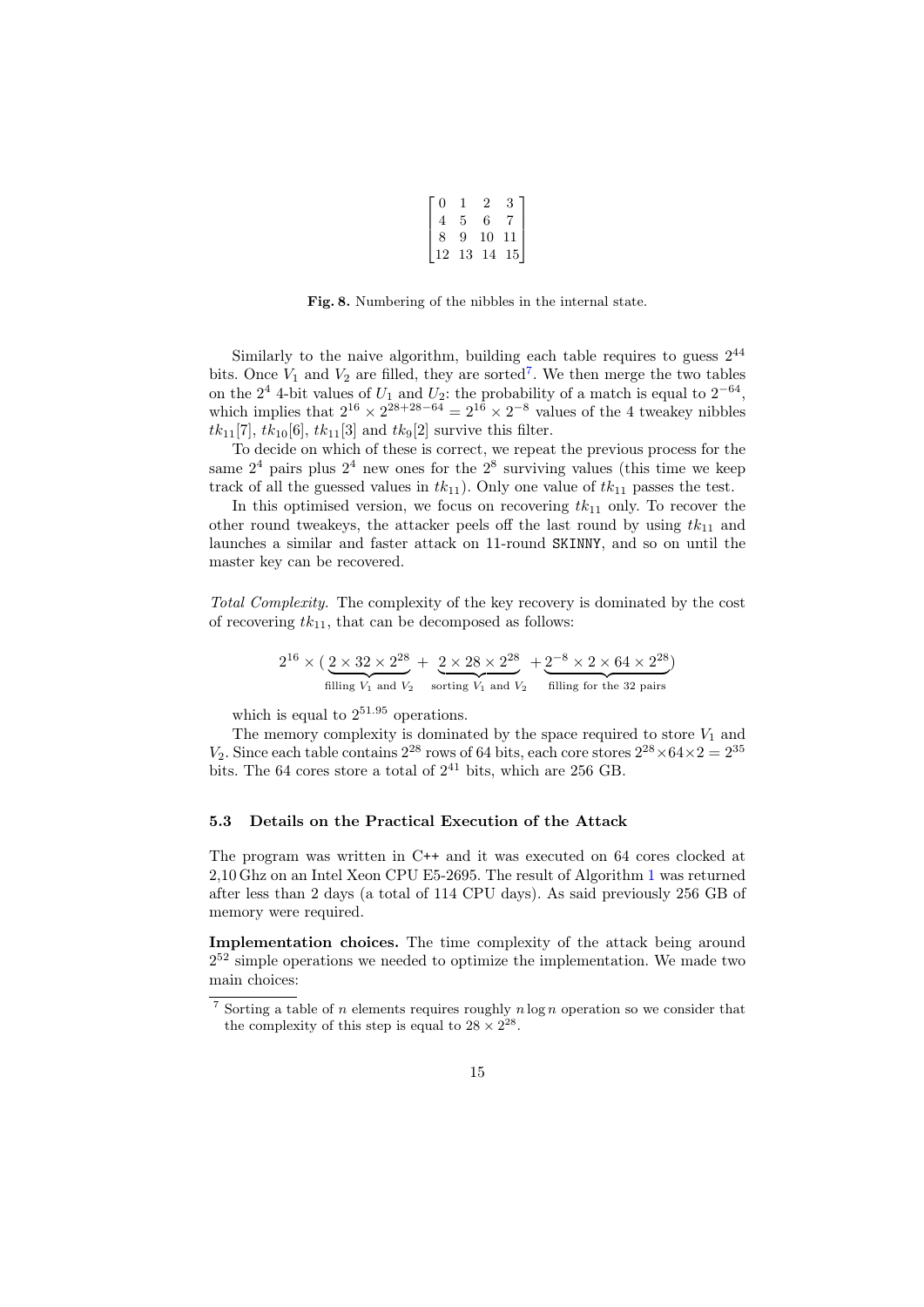Algorithm 1: Improved recovery of  $tk_{11}$ 



- <span id="page-15-0"></span>1. It is possible to decrease the memory requirement to only  $2^{7 \times 4} \times 64 = 2^{34}$  bits by making the code parallel only once the 4 nibbles  $tk_9[2]$ ,  $tk_{10}[6]$ ,  $tk_{11}[3]$ and  $tk_{11}[7]$  are set. However, we found experimentally that this is much slower than making the whole code parallel. Indeed, filling  $V_i$  requires only  $2 \times 32 \times 2^{28} = 2^{34}$  simple operations and using 64 cores for this is not worth.
- 2. It seems possible to save some time complexity by using an hash table instead of two sorted arrays. While this is true in theory, in practice we found the sorted arrays to be much faster. The main reason is the non-sequential accesses to the hash table, which are likely to lead to a cache miss at each access due to its size.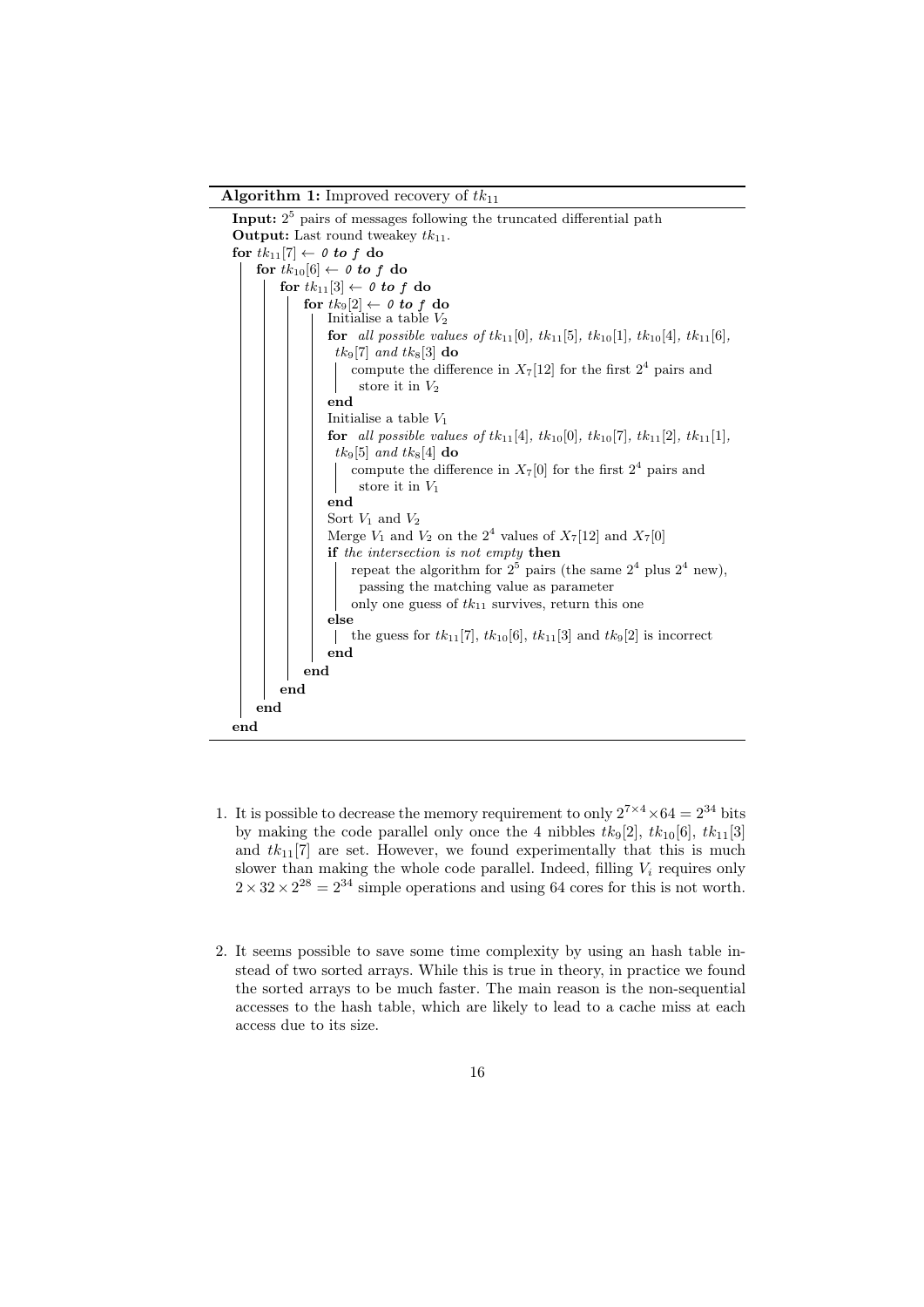Once we have the full round tweakey  $tk_{11}$  we decrypt the last round and launch a similar attack on 11 rounds (with complexities that are negligible in comparison to the 12-round one) an so on until the master key is recovered.

#### 5.4 On the Choice of the Distinguisher

As detailed in Section [3,](#page-4-0) another distinguisher is available over 7 rounds of SKINNY-64-128, corresponding to the equality of the difference in one nibble of the second row with the difference in the nibble in the last row and same column (see Property 2 in Figure [4\)](#page-9-1). However, this option would have lead to an heavier keyrecovery step as more nibbles of the key need to be guessed to obtain the required differences at the end of the distinguisher. More generally, our attack scenario can be played with different parameters as one can change the active nibble of the truncated characteristic and/or nibbles involved in the distinguisher. Hence we used the tool devised in the Crypto 16 article Automatic Search of Meet-inthe-Middle and Impossible Differential Attacks by Patrick Derbez and Pierre-Alain Fouque [\[4\]](#page-20-8) to exhaust all cases and keep the one leading to the smallest complexity.

## <span id="page-16-0"></span>6 Attacking 10-round SKINNY-128-128

In Section [4,](#page-5-0) we found 9 structures of 4 plaintexts each such that the cell number 9 sums to zero over the 6-round SKINNY-128-128 encryptions of those plaintexts. These quadruples of plaintexts differ in two bytes and sum to zero. In other words, these quadruples form a second-order difference with two active bytes and the described distinguisher is a second-order truncated differential distinguisher<sup>[8](#page-16-1)</sup> (see [\[8,](#page-20-6)[7\]](#page-20-7)). This distinguisher can be defined for arbitrary differences  $\alpha, \beta \in \mathbb{F}_2^8$ as

| [0000]<br> 0000 <br>0000<br>$\left[00\alpha0\right]$ | 0000<br>0000<br>0000<br>$\begin{pmatrix} 0 & 0 & 0 \\ 0 & 0 & 0 \\ 0 & 0 & 0 \\ 0 & 0 & 0 \\ 0 & 0 & 0 \\ 0 & 0 & 0 \\ 0 & 0 & 0 \\ 0 & 0 & 0 \\ 0 & 0 & 0 \\ 0 & 0 & 0 \\ 0 & 0 & 0 \\ 0 & 0 & 0 \\ 0 & 0 & 0 \\ 0 & 0 & 0 \\ 0 & 0 & 0 & 0 \\ 0 & 0 & 0 & 0 \\ 0 & 0 & 0 & 0 \\ 0 & 0 & 0 & 0 & 0 \\ 0 & 0 & 0 & 0 & 0 \\ 0 & 0 & 0 & 0 & 0 \\ 0 & 0 & $ | 6 rounds | ? B ? ? |  |
|------------------------------------------------------|------------------------------------------------------------------------------------------------------------------------------------------------------------------------------------------------------------------------------------------------------------------------------------------------------------------------------------------------------------|----------|---------|--|
|                                                      |                                                                                                                                                                                                                                                                                                                                                            |          |         |  |

where ⊗ means that the second-order differential is formed by the two operands as the basis, B means that the cell sums to zero and ? means that the sum is unspecified. That is, the last two bytes must have differences  $(0,0),(\alpha,0),(0,\beta),(\alpha,\beta)$ from one of the plaintexts in the quadruple, for any  $\alpha, \beta \in \mathbb{F}_2^8$ . A graphical representation of the truncated path of this distinguisher is given in Figure [9.](#page-17-0)

#### 6.1 Key-Recovery using Truncated Differentials

The key recovery step is rather straightforward. The cell number 9 after 6 rounds of SKINNY-128-128, denoted  $X_6[9]$ , can be computed from the 10-round ciphertext using only 6 bytes of the key. Let  $I$  denote the inverse of the SKINNY-128

<span id="page-16-1"></span> $8$  Such distinguishers are also called *integral* distinguishers.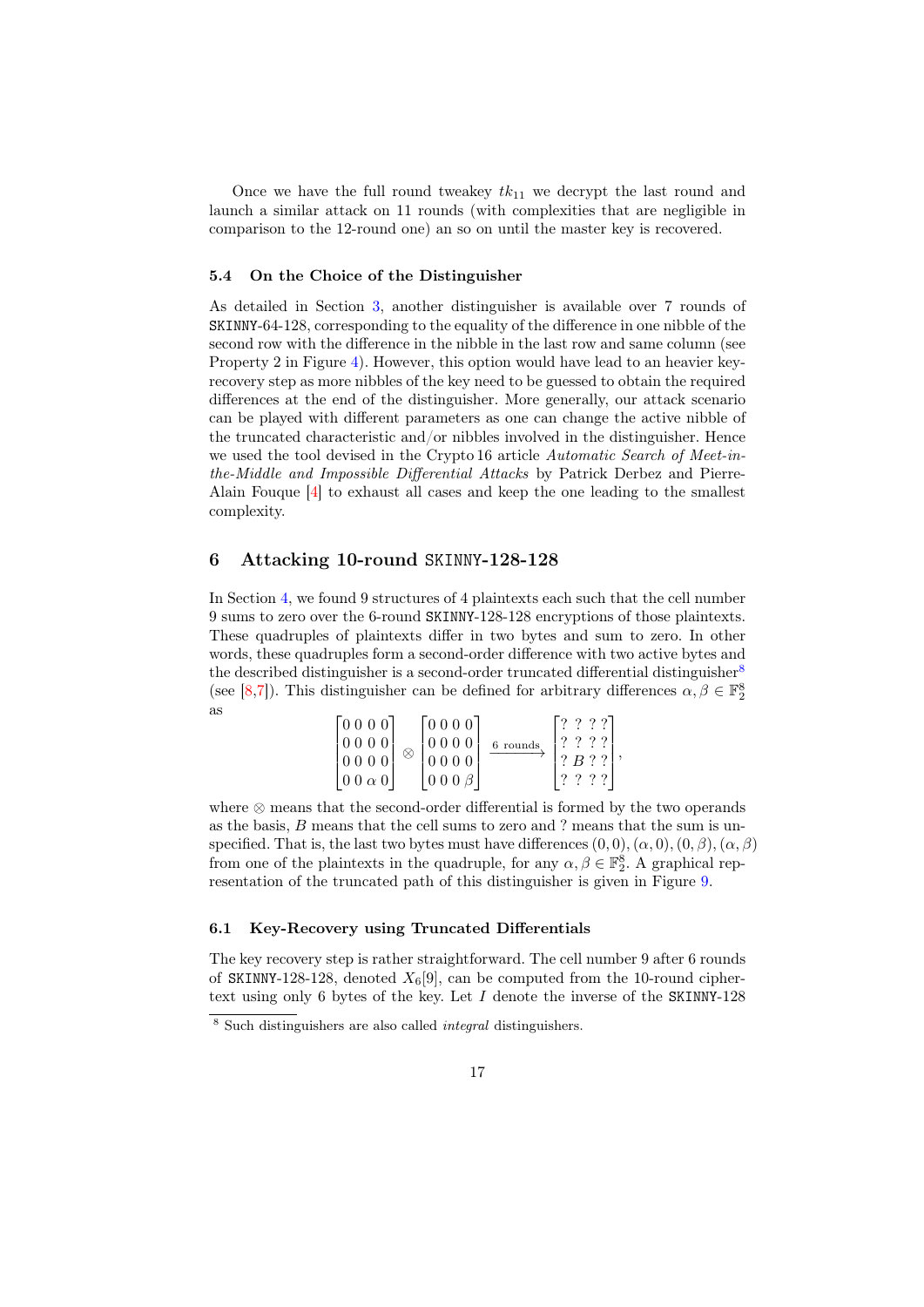

<span id="page-17-0"></span>Fig. 9. Distinguisher on 6 rounds used in the 10-round attack on SKINNY-128-128.

S-Box,  $C \in (\mathbb{F}_2^8)^{16}$  denote the ciphertext and  $k \in (\mathbb{F}_2^8)^{16}$  denote the master key. Then

$$
X_6[9] = I(I(k_{12} \oplus a \oplus b \oplus c) \oplus I(d \oplus e)), \text{ where}
$$
  
\n
$$
a = I(3 \oplus k_7 \oplus I(k_9 \oplus C_6 \oplus C_{10} \oplus C_{14}) \oplus I(C_7 \oplus C_{15}) \oplus I(C_0 \oplus C_{12})),
$$
  
\n
$$
b = I(2 \oplus I(k_{15} \oplus C_7 \oplus C_{11} \oplus C_{15}) \oplus I(C_1 \oplus C_{13})),
$$
  
\n
$$
c = I(I(k_8 \oplus C_7) \oplus I(C_2 \oplus C_{14})),
$$
  
\n
$$
d = I(k_3 \oplus I(k_{15} \oplus C_7 \oplus C_{11} \oplus C_{15})),
$$
  
\n
$$
e = I(I(k_{12} \oplus C_5) \oplus I(C_0 \oplus C_{12})).
$$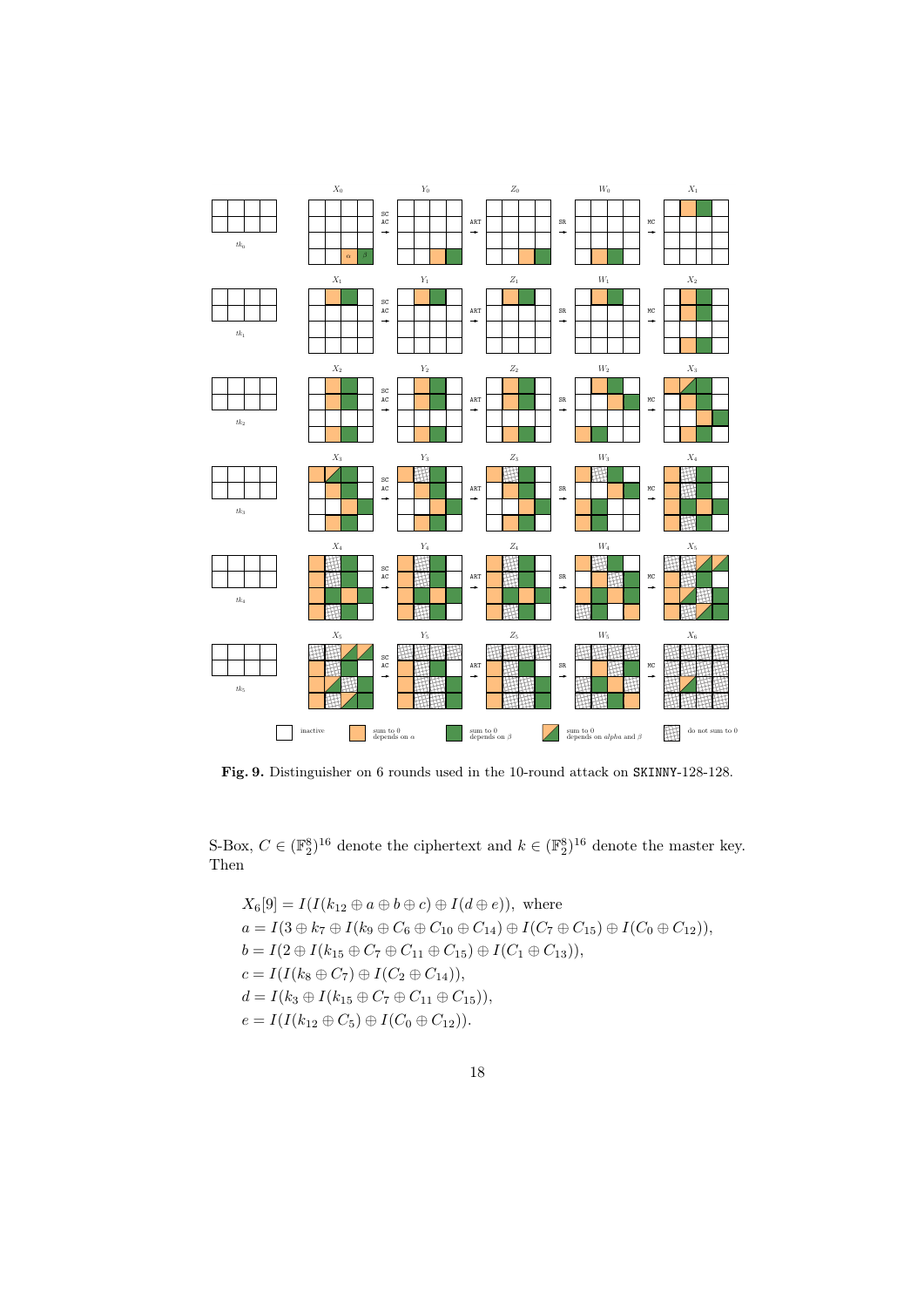It follows that  $X_6[9]$  depends only on 6 key bytes:

# $k_3, k_7, k_8, k_9, k_{12}, k_{15}.$

As can be seen in Figure [10,](#page-18-0) we again benefit from the tweakey schedule as the tweakey byte required in  $tk_7$  is equal to one of the 4 bytes guessed in  $tk_9$ , namely the byte  $k_{12}$  of the master key.



<span id="page-18-0"></span>Fig. 10. Key recovery step used in the 10-round attack on SKINNY-128-128.

It is enough to consider 6 out of 9 quadruples following the trail in order to obtain a filter of probability  $2^{-48}$ . Then, the 6 involved bytes of the key can be found by exhaustive search. The check consists in computation of  $X_6[9]$  from ciphertexts using the equation above and verifying that the sum is equal to zero.

The rest of the key can be recovered in a similar way, but with complexity negligible compared to the main attack.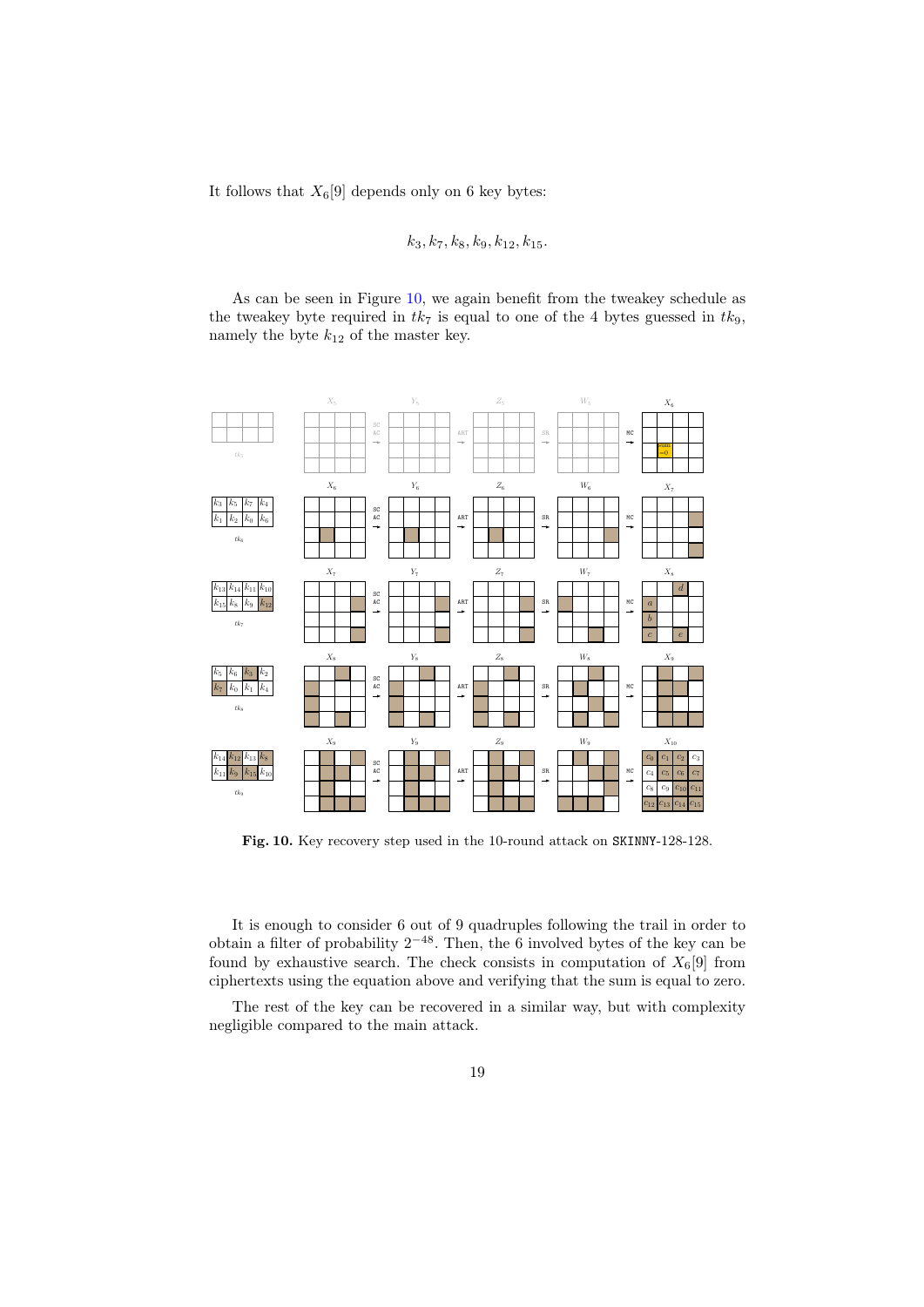#### 6.2 Details on the Practical Execution of the Attack

We implemented the attack in C language and executed it on 8 cores of an Intel Xeon CPU E5-2637 clocked at 3.50GHz. It exhausted the search space in 4 days (at total of 32 CPU days) and successfully determined the right key.

In the implementation, we performed the following optimisation. The computation of  $X_6[9]$  can be structured as a sequence of four table lookups of size at most  $2^{24}$  with negligible precomputation time and less than  $6 \times 4 \times 2^{24}$  bytes of extra memory. For each ciphertext C, we precompute mappings  $t_1, t_2, t_4 : \mathbb{F}_2^{24} \to$  $\mathbb{F}_2^8, t_3 : \mathbb{F}_2^{16} \to \mathbb{F}_2^8$  such that  $X_6[9]$  can be computed from the master key bytes  $k_7, k_8, k_9, k_3, k_{12}, k_{15}$  as follows:

$$
t_1 = t_1(k_7, k_8, k_9) = a \oplus c,
$$
  
\n
$$
t_2 = t_2(k_3, k_{12}, k_{15}) = I(d \oplus e),
$$
  
\n
$$
t_3 = t_3(k_{12}, k_{15}) = k_{12} \oplus b,
$$
  
\n
$$
t_4 = t_4(t_1, t_2, t_3) = I(I(t_1 \oplus t_3) \oplus t_2),
$$
  
\n
$$
X_6[9] = t_4.
$$

The final complexity of the attack is dominated by verifying the zero-sum property for one of the quadruples, which requires 4 computations of  $X_6[9]$ , i.e. 16 24-bit table lookups. The total complexity is thus  $2^{52}$  table lookups. The memory complexity is equal to  $(2 \times 6 + 1) \times 2^{24} + 6 \times 2^{16}$  bytes  $\approx 208$  MB (note that  $t_4$  does not depend on the ciphertext) and can be further reduced if necessary.

#### 6.3 On the Choice of the Distinguisher

We remark that choosing another distinguishers from Table [3](#page-8-0) would lead to similar or higher complexities.

The properties  $\bigoplus c_i$  for  $8 \leq i \leq 11$  are equivalent in the sense that corresponding cells  $c_i$  can be computed from the ciphertext using only 6 key bytes. However, for the case  $i = 9$  there are more structures in the provided data set.

All properties  $\Delta c_i = \Delta c_j$  from Table [3](#page-8-0) lead to similar or higher time complexity of the key recovery. Indeed, for each of these properties at least one of the two cells  $c_i, c_j$  requires at least 6 key bytes to be guessed to compute the corresponding difference. For example, consider the property  $\Delta c_0 = \Delta c_{12}$ after 6 rounds (similar to the 7-round distinguisher used to attack SKINNY-64-128). The cell  $c_0$  can be computed from the ciphertext using 5 key bytes  $k_0, k_3, k_{10}, k_{14}, k_{15}$ ; the cell  $c_{12}$  can be computed from the ciphertext using 6 key bytes  $k_3, k_4, k_{10}, k_{11}, k_{12}, k_{15}$ . The attacker first guesses 3 common key bytes  $k_3, k_{10}, k_{15}$ . Then she enumerates all values of  $k_0, k_{14}$ , computes the differences  $\Delta c_0$  and puts them in a table. Finally, she enumerates all values of  $k_4, k_{11}, k_{12}$ , computes the differences  $\Delta c_{12}$  and checks if they are in the table. This approach requires  $O(2^{48})$  time and  $O(2^{16})$  memory.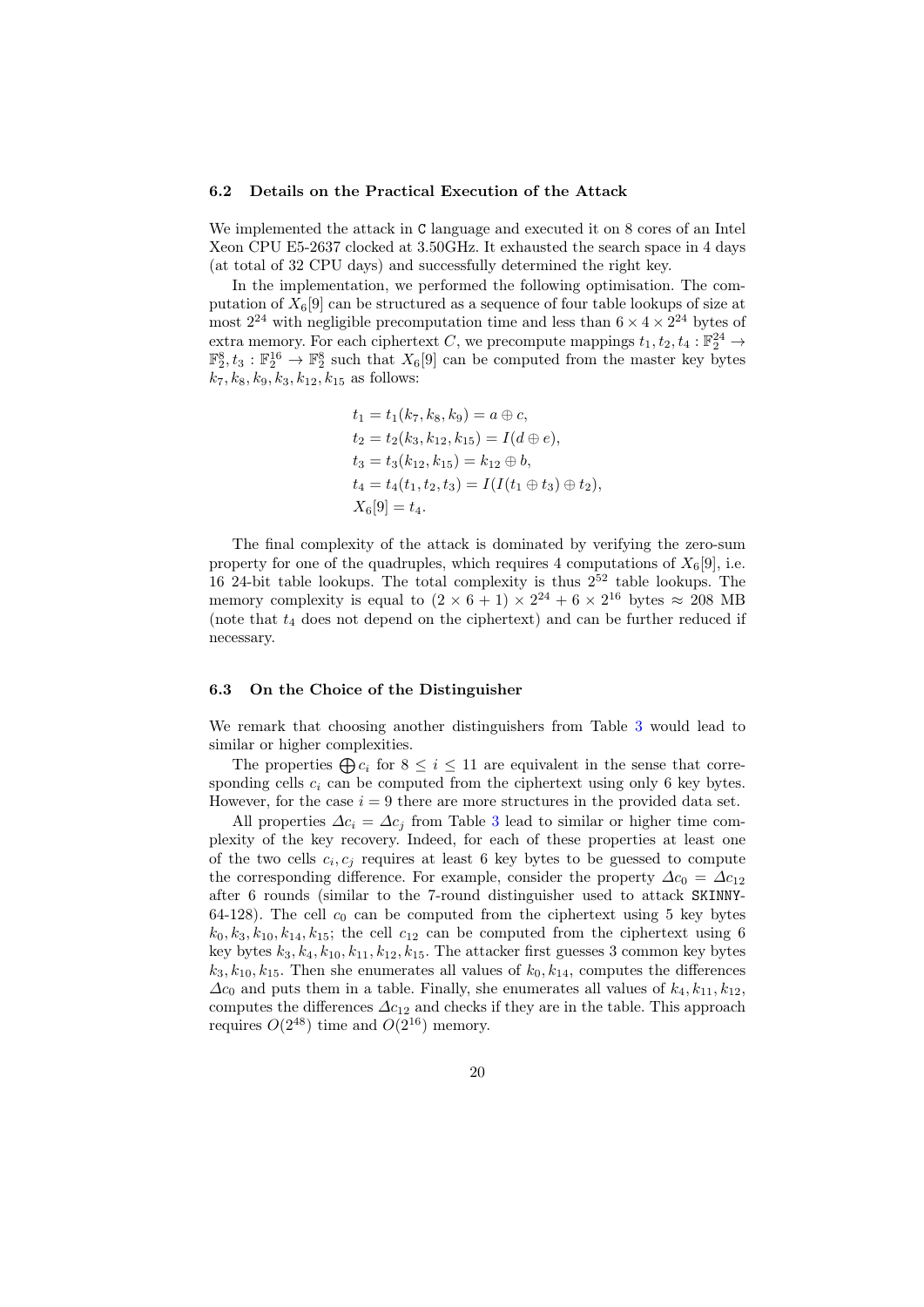## 7 Conclusion

In this cryptanalysis report we detailed practical key recovery attacks of 12 round SKINNY-64-128 and 10-round SKINNY-128-128 from given sets of  $2^{20}$  messages. Our attacks consist in leveraging a distinguisher based on a probability-1 truncated first-order and second-order differential paths. The attacks are possible because the provided sets of messages give much more exploitable pairs than what one could have expected from a random set.

## References

- <span id="page-20-0"></span>1. Ankele, R., Banik, S., Chakraborti, A., List, E., Mendel, F., Sim, S.M., Wang, G.: Related-key impossible-differential attack on reduced-round skinny. In: Gollmann, D., Miyaji, A., Kikuchi, H. (eds.) ACNS 17. LNCS, vol. 10355, pp. 208–228. Springer, Heidelberg (Jul 2017)
- <span id="page-20-3"></span>2. Beaulieu, R., Shors, D., Smith, J., Treatman-Clark, S., Weeks, B., Wingers, L.: SIMON and SPECK: Block ciphers for the internet of things. Cryptology ePrint Archive, Report 2015/585 (2015), <http://eprint.iacr.org/2015/585>
- <span id="page-20-2"></span>3. Beierle, C., Jean, J., Kölbl, S., Leander, G., Moradi, A., Peyrin, T., Sasaki, Y., Sasdrich, P., Sim, S.M.: The SKINNY family of block ciphers and its low-latency variant MANTIS. In: Robshaw and Katz [\[10\]](#page-20-9), pp. 123–153
- <span id="page-20-8"></span>4. Derbez, P., Fouque, P.A.: Automatic search of meet-in-the-middle and impossible differential attacks. In: Robshaw and Katz [\[10\]](#page-20-9), pp. 157–184
- <span id="page-20-5"></span>5. Jean, J.: TikZ for Cryptographers. <https://www.iacr.org/authors/tikz/> (2016)
- <span id="page-20-4"></span>6. Jean, J., Nikolic, I., Peyrin, T.: Tweaks and keys for block ciphers: The TWEAKEY framework. In: Sarkar, P., Iwata, T. (eds.) ASIACRYPT 2014, Part II. LNCS, vol. 8874, pp. 274–288. Springer, Heidelberg (Dec 2014)
- <span id="page-20-7"></span>7. Knudsen, L.R.: Truncated and higher order differentials. In: Preneel, B. (ed.) FSE'94. LNCS, vol. 1008, pp. 196–211. Springer, Heidelberg (Dec 1995)
- <span id="page-20-6"></span>8. Lai, X.: Higher order derivatives and differential cryptanalysis. In: Blahut, R.E., Costello, D.J., Maurer, U., Mittelholzer, T. (eds.) Communications and Cryptography: Two Sides of One Tapestry. pp. 227–233. Springer US, Boston, MA (1994), [https://doi.org/10.1007/978-1-4615-2694-0\\_23](https://doi.org/10.1007/978-1-4615-2694-0_23)
- <span id="page-20-1"></span>9. Liu, G., Ghosh, M., Song, L.: Security analysis of SKINNY under related-tweakey settings (long paper). IACR Trans. Symm. Cryptol. 2017(3), 37–72 (2017)
- <span id="page-20-9"></span>10. Robshaw, M., Katz, J. (eds.): CRYPTO 2016, Part II, LNCS, vol. 9815. Springer, Heidelberg (Aug 2016)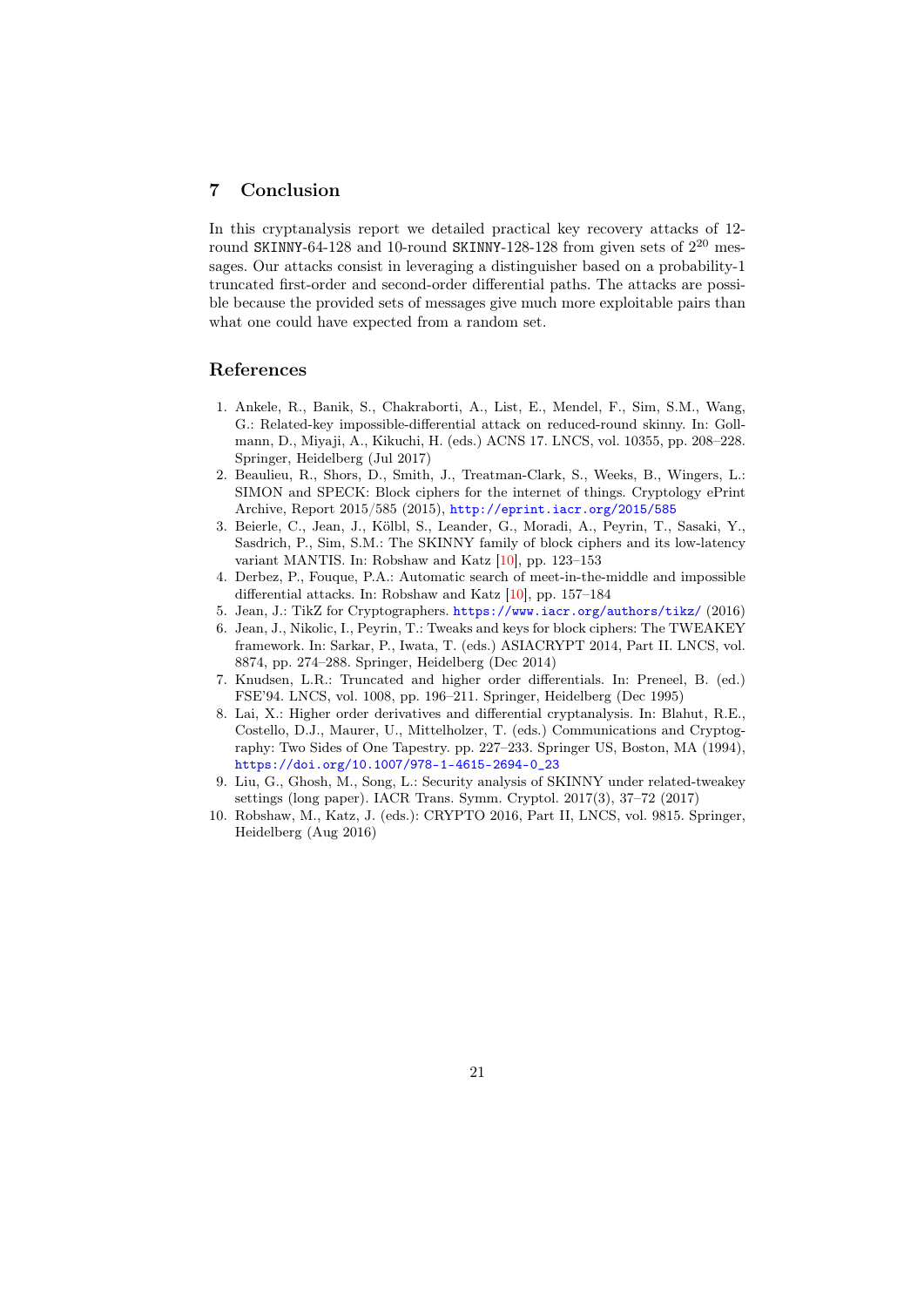# Appendix

<span id="page-21-0"></span>

|  |  |  | Table 4. 4-bit Sbox used in SKINNY-64. |
|--|--|--|----------------------------------------|
|  |  |  |                                        |

| x 0 1 2 3 4 5 6 7 8 9 a b c d e f        |  |  |  |  |  |  |  |  |
|------------------------------------------|--|--|--|--|--|--|--|--|
| $S_4(x)$ c 6 9 0 1 a 2 b 3 8 5 d 4 e 7 f |  |  |  |  |  |  |  |  |

<span id="page-21-1"></span>Table 5. 8-bit Sbox used in SKINNY-128.

|                | 00             | 01             | 02 | 03 | 04             | 05             | 06             | 07          | 08             | 09             | 0a | 0b             | 0 <sub>c</sub> | 0d             | 0e | 0f             |
|----------------|----------------|----------------|----|----|----------------|----------------|----------------|-------------|----------------|----------------|----|----------------|----------------|----------------|----|----------------|
| 00             | 65             | 4c             | 6a | 42 | 4b             | 63             | 43             | 6b          | 55             | 75             | 5a | 7a             | 53             | 73             | 5b | 7b             |
| 10             | 35             | 8c             | 3a | 81 | 89             | 33             | 80             | 3b          | 95             | 25             | 98 | 2a             | 90             | 23             | 99 | 2 <sub>b</sub> |
| 20             | e5             | cc             | e8 | c1 | c9             | e <sub>0</sub> | c <sub>0</sub> | e9          | d <sub>5</sub> | f <sub>5</sub> | d8 | f8             | d <sub>0</sub> | f <sub>0</sub> | d9 | f9             |
| 30             | a5             | 1 <sub>c</sub> | a8 | 12 | 1 <sub>b</sub> | a <sub>0</sub> | 13             | a9          | 05             | b5             | 0a | b8             | 03             | b <sub>0</sub> | 0b | b9             |
| 40             | 32             | 88             | 3c | 85 | 8d             | 34             | 84             | 3d          | 91             | 22             | 9c | 2 <sub>c</sub> | 94             | 24             | 9d | 2d             |
| 50             | 62             | 4a             | 6c | 45 | 4d             | 64             | 44             | 6d          | 52             | 72             | 5c | 7c             | 54             | 74             | 5d | 7d             |
| 60             | a <sub>1</sub> | 1a             | ac | 15 | 1 <sub>d</sub> | a <sub>4</sub> | 14             | ad          | 02             | b1             | 0c | bc             | 04             | b4             | 0d | bd             |
| 70             | e1             | c8             | ec | c5 | cd             | e4             | c4             | ed          | d1             | f1             | dc | fc             | d4             | f4             | dd | fd             |
| 80             | 36             | 8e             | 38 | 82 | 8b             | 30             | 83             | 39          | 96             | 26             | 9a | 28             | 93             | 20             | 9b | 29             |
| 90             | 66             | 4e             | 68 | 41 | 49             | 60             | 40             | 69          | 56             | 76             | 58 | 78             | 50             | 70             | 59 | 79             |
| a <sub>0</sub> | a6             | 1e             | aa | 11 | 19             | a3             | 10             | ab          | 06             | b <sub>6</sub> | 08 | ba             | 00             | b3             | 09 | bb             |
| b <sub>0</sub> | e6             | ce             | ea | c2 | cb             | e3             | c3             | eb          | d6             | f6             | da | fa             | d3             | f3             | db | fb             |
| c <sub>0</sub> | 31             | 8a             | 3e | 86 | 8f             | 37             | 87             | 3f          | 92             | 21             | 9e | 2e             | 97             | 27             | 9f | 2f             |
| d <sub>0</sub> | 61             | 48             | 6e | 46 | 4f             | 67             | 47             | 6f          | 51             | 71             | 5e | 7e             | 57             | 77             | 5f | 7f             |
| e <sub>0</sub> | a2             | 18             | ae | 16 | 1f             | a7             | 17             | af          | 01             | b2             | 0e | be             | 07             | b7             | 0f | bf             |
| f <sub>0</sub> | e2             | ca             | ee | c6 | cf             | e7             | c7             | $_{\rm ef}$ | d2             | f2             | de | fe             | d7             | f7             | df | ff             |